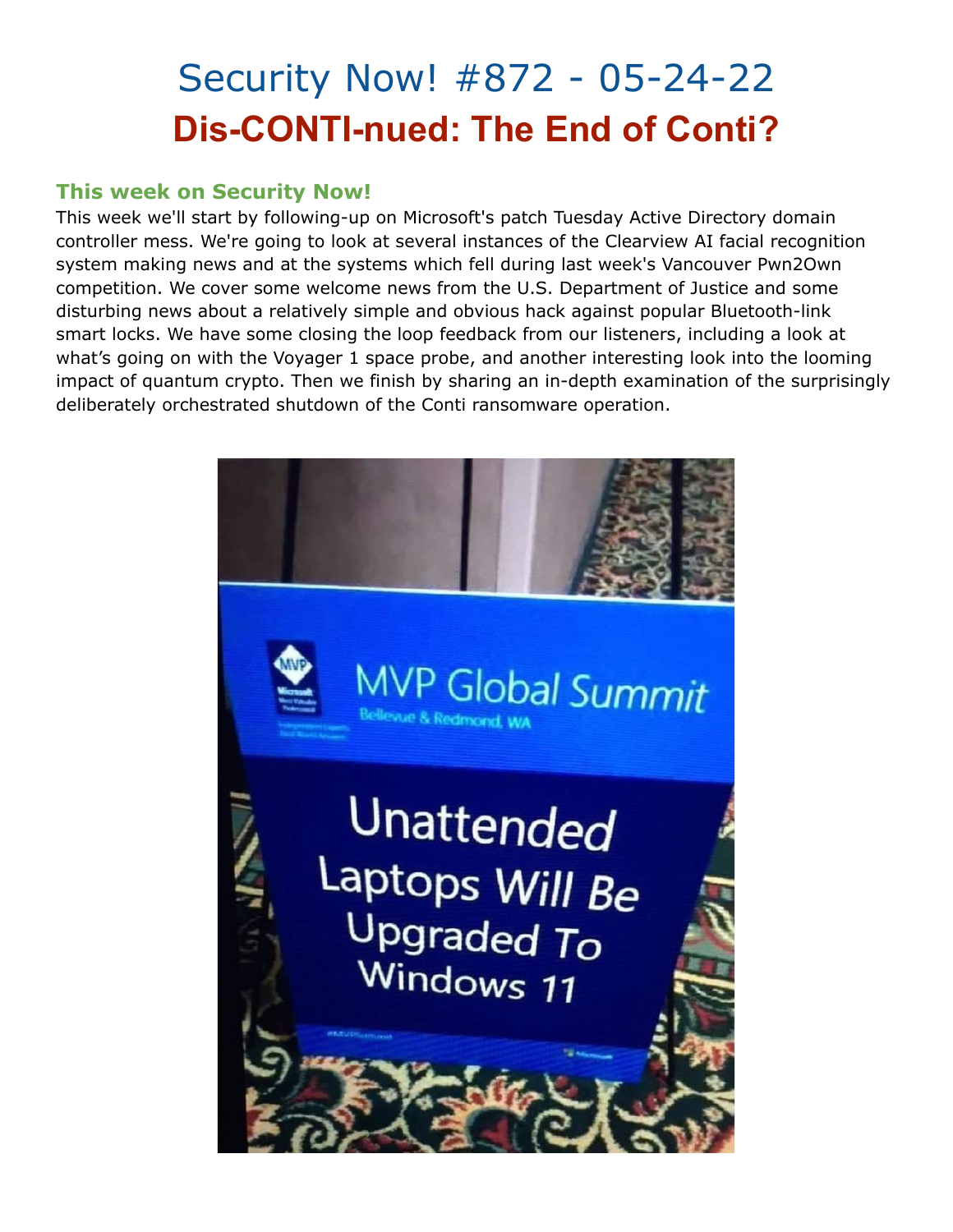### **Security News**

#### **Emergency mid-cycle update for Active Directory**

Last week we noted that the previous week's patch Tuesday had been overly eventful with admins reporting that the month's patch roll-up had adversely affected the operation of some of their enterprise's critical authentication. The malfunctioning patch was intended to close an actively abused security vulnerability. And while there were some pre-patch workarounds, most admins were choosing to simply roll back their systems by removing the entire May Day patch bundle.

So, last week I wondered out loud whether Microsoft would attempt to fix the fix (and to hopefully test it more thoroughly this time) or whether they would prefer to wait until June's patch Tuesday. One problem with waiting is that June begins next Wednesday, which places June's patch Tuesday as late in month as possible — nearly in the middle, on the 14th.

In the past, Microsoft's patching logic has been inscrutable. Sometimes they'll wait half a year before patching something, other times they appear to be in a hurry. Fortunately, for Active Directory users, the latter was the case here with Microsoft fixing the trouble in about a week and releasing a mid-cycle emergency patch last Thursday. However, presumably since it was only domain controller servers that were adversely affected, the emergency update is not being made widely available through the regular Windows Update channel. Enterprising users will need to get it from Microsoft's Update catalog by going there directly. And enterprise users using Windows Server Update Services and Microsoft's Endpoint Configuration Manager can import the update into those offerings.

Since CISA was forced to pull the requirement of patching this flaw from their catalog of known exploited vulnerabilities due to May's debacle, we can assume that it will be returning. In any event, it's obvious that these days, updating is everything.

#### **Clearview AI -vs- {Illinois, Australia, Canada and the United Kingdom}**

We've talked about ClearView AI on several occasions. Recall that they're the company which provides what have turned out to be quite controversial facial recognition services to, apparently, anyone who wants them. The controversy surrounds the perceived privacy invasion created when an army of both visible and invisible cameras might be scanning and cataloging the real world identities of everyone who crosses through their fields of vision. 30 years ago we lacked the ability to automate anything like this "at scale" because it all comes down to economics. We didn't have inexpensive cameras, communications bandwidth, storage or computation. Today we have a seemingly endless supply of all of that for next to nothing in cost. So what could not be done in the recent past is now feasible on a mass scale. During a recent interview, ClearView AI's CEO, Hoan Ton-That explained that he intends to have 100 billion images in their database within a year, up from around 20 billion currently. That's nearly 13 photos for each person on earth.

The potential for the abuse of this technology is breathtaking due to its sweeping scope. One of the times we have talked about these guys was when the ACLU, the American Civil Liberties Union, and others brought a suit against ClearView AI in Illinois' thanks to Illinois' Biometric Information Privacy Act (BIPA) of 2008. Thanks to BIPA, any entity wishing to collect biometric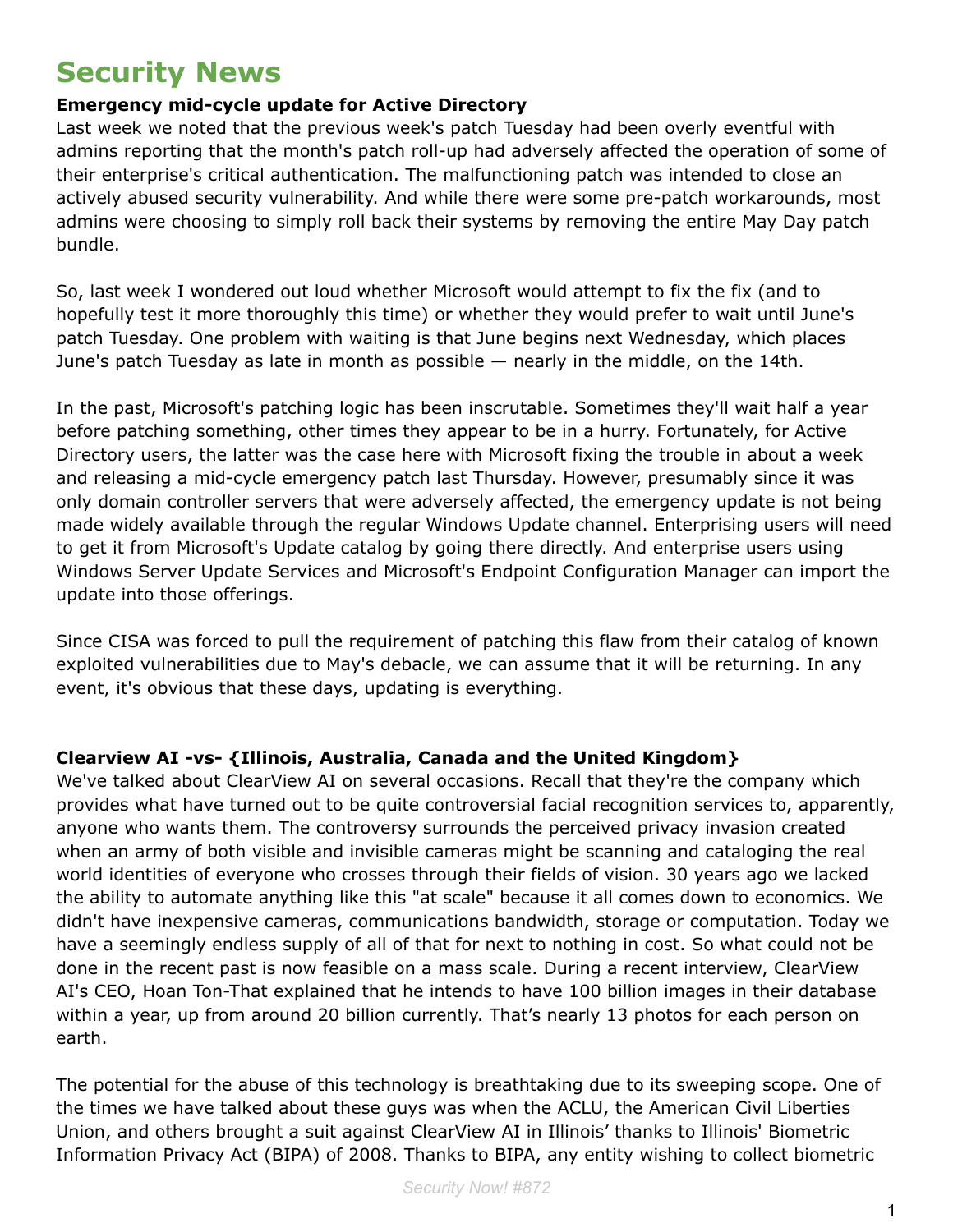identifying information  $-$  such as a photograph  $-$  for any Illinois citizen must first obtain their explicit consent before doing so. Since ClearView AI scans online image sources, consent is never requested nor received.

Earlier this month, ClearView AI agreed to a settlement in that lawsuit brought by the ACLU that would largely prohibit sale of services to private companies and people in the United States, as well as to law enforcement throughout Illinois over the next five years. However, ClearView AI's CEO said that the settlement would not change anything on a material level because they could continue to sell to any government clients elsewhere.

At the same time, ClearView AI is increasingly facing pressure from various nation's privacy regulators who are pushing Clearview to remove data from its systems. Both Australia and Canada last year ordered the company to delete information on their residents.

And now, last week, the U.K. government announced that they are levying a fine of more than £7.5 million pound sterling (around \$9.4 million USD) against Clearview AI, ordered it to stop collecting information about U.K. residents and to delete all of the data that it has already obtained, from its database. The U.K.'s Information Commissioner John Edwards said, in a press release: "The company not only enables identification of those people, but effectively monitors their behavior and offers it as a commercial service. That is unacceptable. People expect that their personal information will be respected, regardless of where in the world their data is being used. That is why global companies need international enforcement." Edwards added that he would be meeting with European regulators in Brussels later this week to "collaborate to tackle global privacy harms."

These recent moves by the Information Commissioner's Office (ICO) follow a joint investigation by the agency and the Office of the Australian Information Commissioner that launched in July of 2020 and was completed last November. A provisional notice from ICO to Clearview that month warned the company to stop processing and delete U.K. resident data—as well as suggesting a substantially larger £17 million (pound sterling) fine.

In reply, Clearview's founder and chief executive Hoan Ton-That said he was "deeply disappointed" that the U.K. data authority "misinterpreted" his company's technology and intentions. Uh huh. He said: "I would welcome the opportunity to engage in conversation with leaders and lawmakers so the true value of this technology which has proven so essential to law enforcement can continue to make communities safe." he said.

#### **Clearview AI in Ukraine**

At the same time, there is no question that facial recognition technology can be quite useful. It's ClearView AI's facial recognition technology that has been allowing the Ukrainian government to identify both their own citizen casualties of the war with Russia, as well as the Russian soldier casualties who have been left behind by their comrades. Thanks to ClearView AI's knowledge of Russian citizens, Ukraine has been able to mount a potentially powerful political counteroffensive by identifying these Russian war casualties, notifying their families of their death, and offering to allow them to travel to Ukraine to reclaim their fallen family member. Some 400 Ukranian investigators are also using Clearview AI's technology to build much more airtight war crimes cases.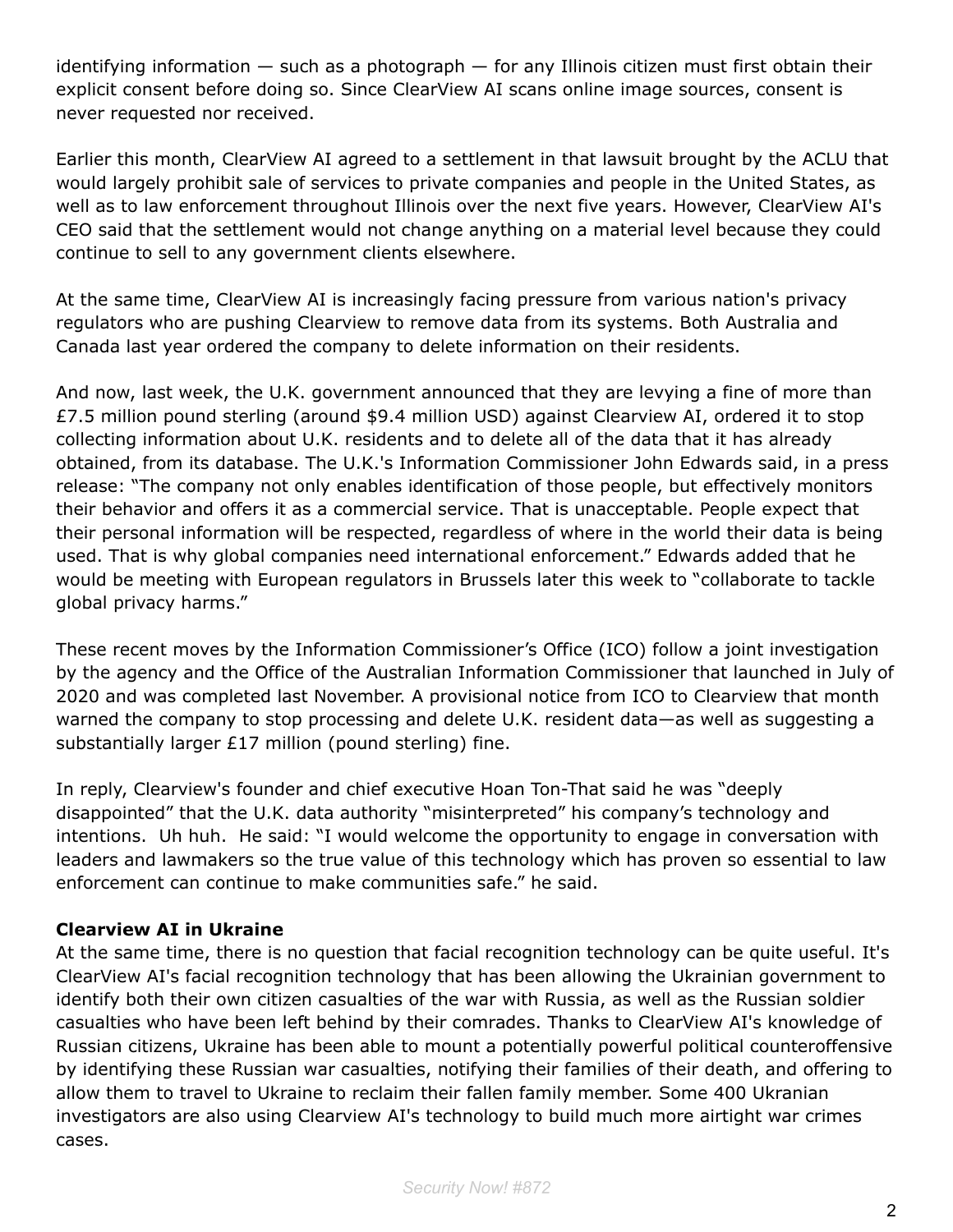The Record recently interviewed Clearview AI's founder and CEO, Hoan Ton-That, whom I referred to before. I think that the details revealed by that interview are worth sharing:

How did Clearview come to play such a major role in Ukraine?

*Hoan Ton-That: When the war started, it was really shocking to me and a lot of members of our team to see especially the video footage of women and children suffering and it made me think, how can we help? Originally, I would see photos of captured Russian soldiers, and I realized with that kind of photo quality, our facial recognition technology could be helpful. So, I reached out to a lot of people on our advisory board to ask them, do you know anyone in the Ukrainian government, and one person — Lee Wolosky —he's on the National Security Council under three presidents, he quickly said yes. We thought that it could be helpful in identifying deceased soldiers and track misinformation.*

How could it be useful to track misinformation?

*HT-T: You'd see a lot of things on social media saying this is a captured Russian soldier, but you might see people on the other side saying actually that's a paid actor and here's the name of the paid actor. So with this technology, the level of accuracy can be used to identify if someone is who they say they are.*

Who in Ukraine has logins to Clearview AI?

*HT-T: It's in six different agencies, including the National Police of Ukraine. Then the people on the ground would be using it. So once we gave a demo, we'd give them training on how to use facial recognition technology responsibly. So part of the training is that they would send photos of unidentified people and run it through the system and we could show them, 'Hey, this is how you verify who it is.' So for example, if they have a tattoo that matches online, there's a very high chance it's the same person.*

You inserted this technology into a war zone, which presents a lot more problems than having a police department in the United States use it. How are you accounting for that?

*HT-T: You want to be careful to make sure that they really know how to use it properly, and so there are all these scenarios that we want to make sure don't happen. For example, what if someone takes a photo of someone and says, 'Hey, I think you're a Russian traitor.' And then they detain them. And it's all incorrect based on incorrect information. So we'd never want something like that to happen. As long as these investigations are done by trained investigators, this can be a very helpful tool. If it was used by everybody, I think that's when problems happen.*

What's the most surprising use you've seen in Ukraine?

*HT-T: War crimes investigations. We were talking to people in the National Police of Ukraine and others where they have video footage from surveillance cameras. Smartphones are more prevalent, so there's a higher chance of something being recorded. Now with this technology, if it's easy to identify someone, I think people are going to think twice about war crimes. So that*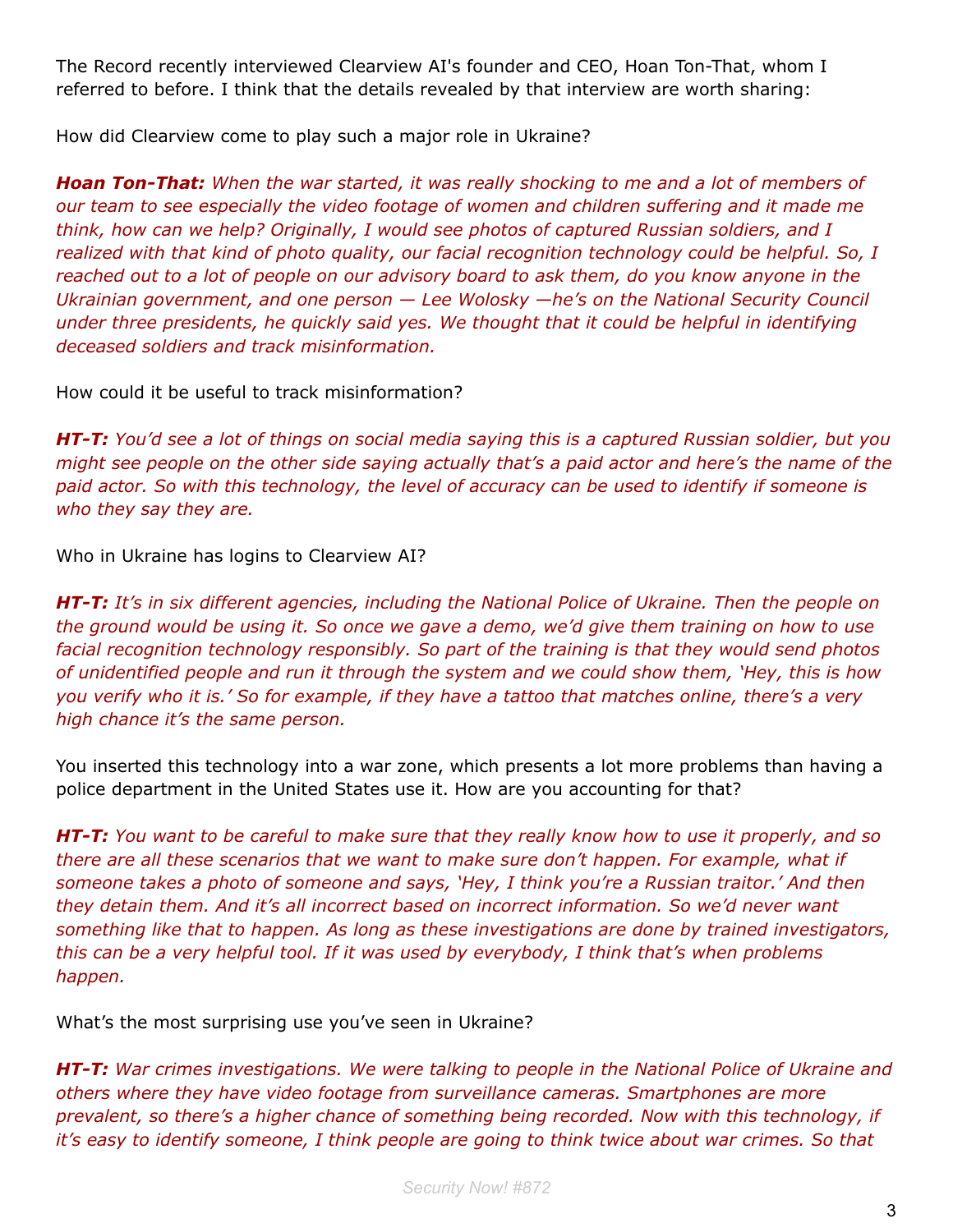#### *was a surprise to me.*

So this is a subscription service, and you say that gives you more control if someone is misusing it… how does Clearview AI work?

*HT-T: We vet every person to make sure they're a government official who is using it. There's also two-factor authentication, so they still have to verify their device before they log in. Once they have an account, there's an administrator for each agency. So, the administrator can see who is conducting searches and what reason they're conducting the search. There is an intake form that requires a case number and a crime type before conducting a search. So people when they're on-boarded and they're learning about the software, they know that their searches can be audited because we want to make sure they're using it for the right kind of stuff. Because it's a Cloud service, we have the ability to revoke access. If there's any egregious abuse of the technology, you want to make sure that we have the ability to take it away.*

The IT Army appears to be using it. In a video, the group demonstrated the use of a facial recognition program that appears to resemble Clearview AI. This is a volunteer hacking force, so how is it that the Ukraine IT Army appears to be using Clearview AI?

*HT-T: All I can say is that everyone we've on-boarded is a government official. We haven't onboard anyone in the IT Army directly. Everyone we talk to and on-board, we give them proper training on its usage. The speculation that the IT Army is running a Clearview AI search does not match any information we have on this matter. Clearview AI is intended for use in Ukraine by law enforcement and government officials.*

Did maybe somebody give a username and password to somebody who's in the IT Army?

*HT-T: It's possible that someone shared a screenshot or shared how it worked, but we want to make sure that whatever the usage of the technology is — say it is to identify someone deceased — that is done in a way that is positive. The policy of the National Police and all our users is to tell the family members in a humane way.*

Had it occurred to you that the IT Army would use this technology to notify families of dead soldiers as a propaganda tool?

*HT-T: I talked to some of the officials [in the Russian government] and I said, 'Look, is this something you knew about? Is that your procedure for doing this?' Then said that's not our official procedure. And they assured me that's not what they want to have happen either. Again, it is war time. Tensions are really high. Those things can happen.*

*If I thought it would be used in a really bad way, then I don't think I'd give access to them. We think that just getting the information out in a humane way is the most important thing. What we can control as Clearview is giving access to the right people. So for example, we don't give access to the Russians or anything like that and we make sure Ukraine is trained as appropriately as possible.*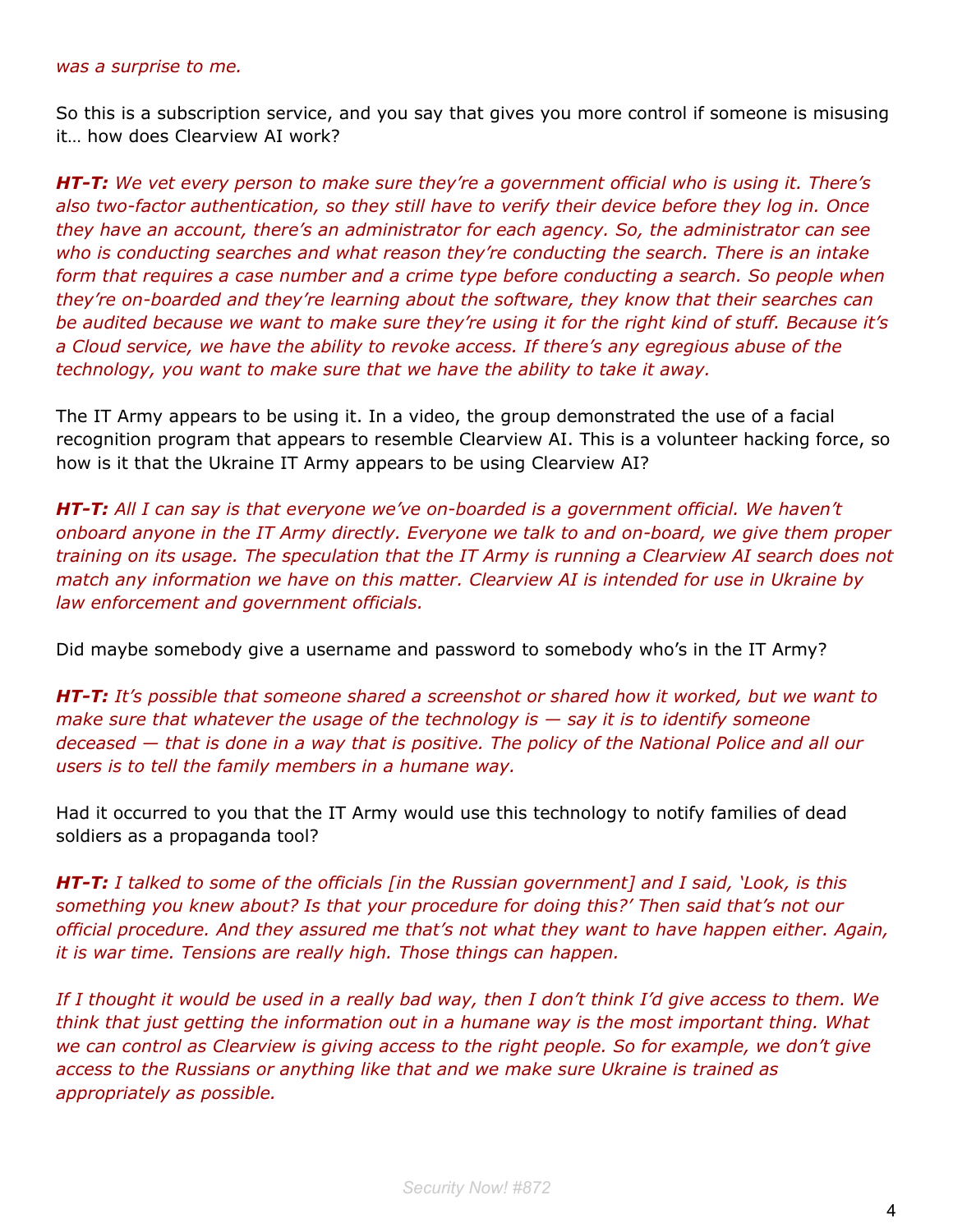Have you revoked any access related to Ukraine because you thought it wasn't being used properly?

*HT-T: No, not at this time, but the administrators of these agencies in Ukraine have the ability to do so. They can go in and audit the searches, remove access to an account and give access as they deem appropriate. Clearview AI would only revoke access to an agency if there was an egregious amount of abuse in that agency. Until something really escalates to that level, we haven't revoked any access.*

The NSO Group is an Israeli company that makes surveillance software that can be remotely implanted in smartphones. It has come under heavy criticism for its tech being used by authoritarian governments to spy on citizens. With your facial recognition technology, how do you avoid the NSO trap?

*HT-T: I think NSO is a very different kind of technology than what we do. We are searching public information from the internet. So it is really just like Google. If you can type someone's name and the word LinkedIn into Google and you find their photo, then Clearview can basically do the same thing, but it's search by photo. We also work with law enforcement. NSO is different because it's breaking into phones, very private data. Also, when they sell their software, they don't have the ability to take it back if they sell it to the wrong actor or government. Whereas Clearviews software is deployed in the cloud. If we ever find anything totally egregious or abusive, we have the ability to revoke access. We also want to be aligned with democratic countries, making sure that this is a technology that can be used responsibly and across democratic nations.*

Can you imagine a scenario, years and years from now when everyone has this capability that it would be in like VR glasses or built into a phone?

*HT: I can imagine like augmented reality is an interesting where it could be deployed on military bases so in Afghanistan, they had a situation where when they were pulling out at a checkpoint, terrorists could blow up people. They are looking up close at the ID's. To verify someone at a distance in a hands-free way, I think that's a very positive kind of use case.*

It's obviously trivial to invent synthetic positive use cases. It's at least as easy, probably much easier actually, to imagine quite privacy-intrusive use cases.

The logic we often hear being applied by those who object to the use of pervasive facial recognition is the assumption of privacy. They suggest that someone walking in a public space can be seen by everyone, so there's no assumption of privacy. But when a meta-tagged photo is taken among friends in a private setting and posted online to celebrate, is it reasonable for those images to be vacuumed up, identified, cataloged and made available for searches, globally? The argument is made that posting the photo online creates implied consent. But is that for any use whatsoever, forever? So we have another new problem created by astonishingly inexpensive technology. As a society we're going to have to figure out what's important and what we want and how we want these things to work.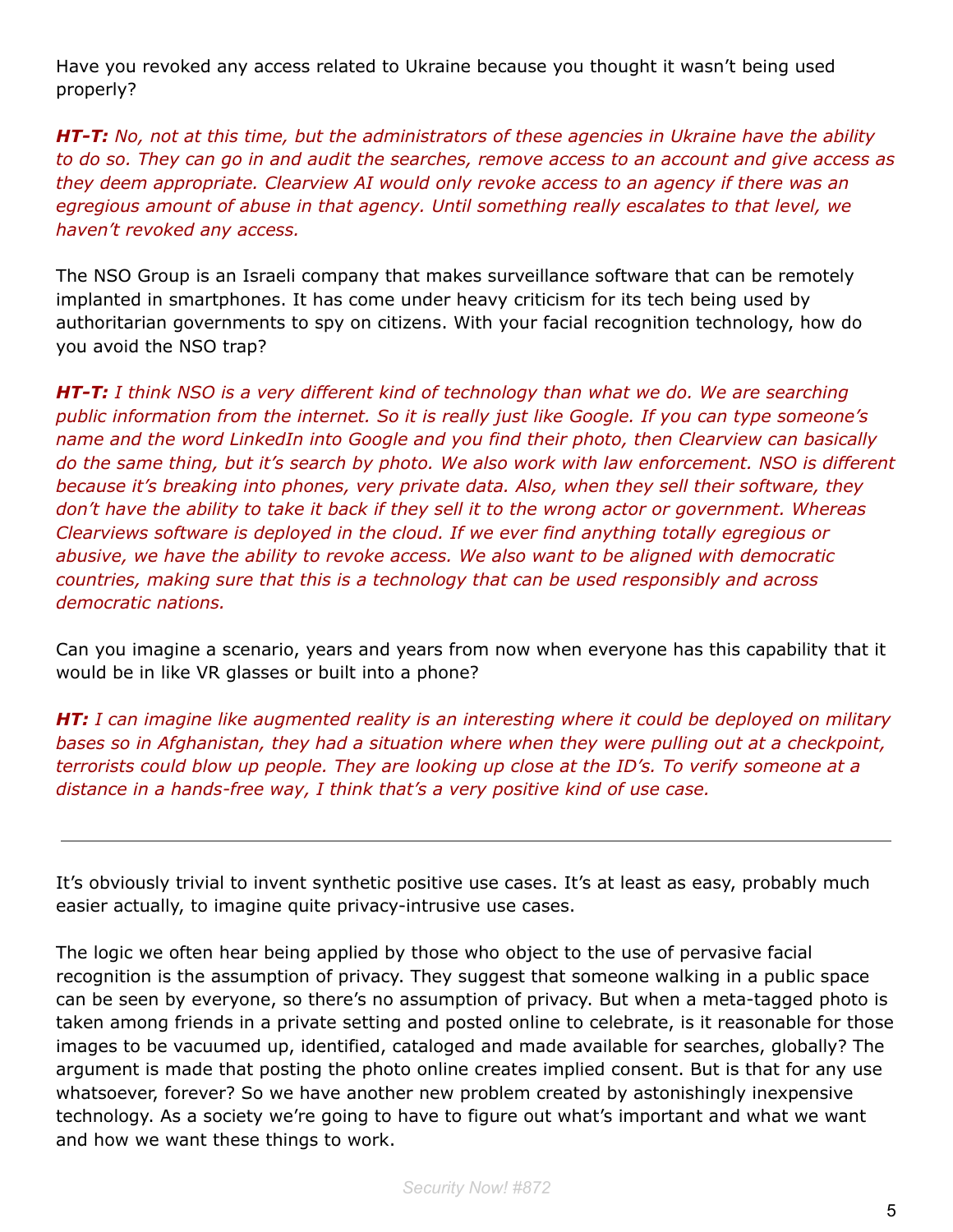#### **Pwn2Own Vancouver 2022**

Last Wednesday, Thursday and Friday, the 18th through the 20th, was the 15th anniversary of Pwn2Own held in Vancouver. Rather than enumerate the victories of many brilliant hackers who we don't know and many of their names which I cannot begin to pronounce correctly, I'm going to focus upon the products which we all know and which fell to their best efforts:

On Wednesday, the various hacker individuals and teams demonstrated an improper configuration against Microsoft Teams, an OOB Read and OOB Write to achieve privilege escalation on Oracle's Virtualbox, a 3-bug chain of injection, misconfiguration and sandbox escape against Microsoft Teams, prototype pollution and improper input validation against Firefox, an out-of-bounds write escalation of privilege on Windows 11, 2 bugs on Ubuntu Desktop - an Out-of-Bounds Write (OOBW) and Use-After-Free (UAF), a zero-click exploit of 2 bugs (injection and arbitrary file write) on Microsoft Teams, an out-of-band write on Apple Safari, a Use-After-Free elevation of privilege on Windows 11 and a Use-After-Free exploit on Ubuntu Desktop.

On the second day the hackers and some teams demonstrated 2 unique bugs (Double-Free & OOBW) with collision on a known sandbox escape on a Tesla Model 3 Infotainment System. There was also a Use After Free bug leading to elevation of privilege on Ubuntu Desktop, an improper access control bug leading to elevation of privilege on Windows 11, and a Use After Free bug leading to elevation of privilege on Ubuntu Desktop.

And on the third and final day as saw an escalation of privilege via Integer Overflow on Windows 11, a Use-After-Free exploit on Ubuntu Desktop, an Elevation of Privilege via Improper Access Control on Windows 11 and an Elevation of Privilege via Use-After-Free on Windows 11.

So the big targets and losers were Microsoft Teams, Windows 11 and Ubuntu Desktop, with VirtualBox, Firefox, Safari and Tesla's Infotainment system each taking one hit apiece. Overall, for this 15th anniversary event, there were a total of 21 exploitation attempts, three which failed, from 17 contestants with Trend Micro and the Zero Day Initiative awarding a total of \$1,155,000 in PwnToOwn prize money.

#### **The DoJ takes a welcome step back**

Under the heading of "Sometimes they get it right" we have last Thursday's welcome news that the U.S. Department of Justice (our DOJ) has revised its policy on how federal prosecutors should charge violations under the Computer Fraud and Abuse Act, creating an explicit carve out exemption covering "good-faith" security research.

What this means is that the U.S. government is altering how vigorously it enforces a central cybercrime law that security researchers, civil liberty advocates and others have long-argued is overly broad. Amen!

Under the change to enforcement of the CFAA which became law back in 1986, the DoJ will amend its charging policy to explicitly discourage going after so-called "good faith," or ethical, security researchers. The DoJ's Deputy Attorney General Lisa Monaco said in a statement accompanying the revamped policy: "Computer security research is a key driver of improved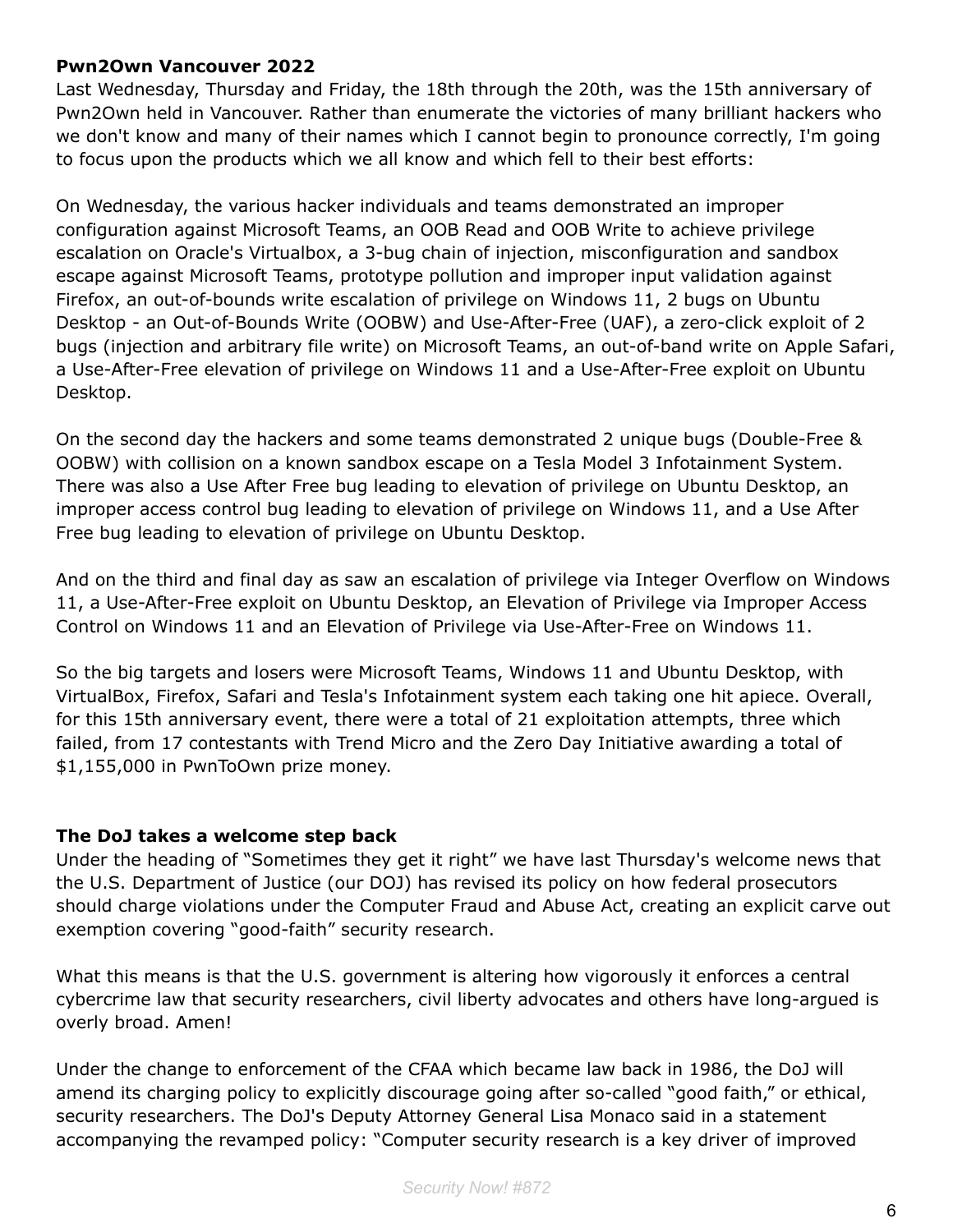cybersecurity. The department has never been interested in prosecuting good-faith computer security research as a crime, and today's announcement promotes cybersecurity by providing clarity for good-faith security researchers who root out vulnerabilities for the common good."

Federal prosecutors who seek to bring charges under CFAA must first consult with the Computer Crime and Intellectual Property unit inside DOJ's Criminal Division. If that office recommends going forward with charges, prosecutors must inform Monaco's team and even then may need special permission to proceed.

However, it's still not all clear sailing. Ethical researchers who scour for and discover software vulnerabilities could still face prosecution under existing **state** laws or be sued in civil court.

This updated guidance comes a little over a year after the Supreme Court ruled in a major CFAA case that the 1986 law does not apply when an authorized user utilizes data in improper ways. In that case, the court said a Georgia police officer did not violate the hacking law when he took money from an acquaintance to search a license plate database. In other words, someone paid a police officer to access the license plate database to which the officer had authorized access even though the purpose of that specific instance of access was unwarranted. The officer was sued under the Computer Fraud and Abuse Act and the Supreme Court said "nope." The DoJ explained that the CFAA should only apply in instances when an outside hacker or authorized user actually breaks into a secure portion of an organization's network. So, clearly, the instance of a police officer using this authorized access for an unauthorized purpose would not be a CFAA violation.

As expected, this updated policy was broadly welcomed among both federal cybersecurity officials and the researcher community. Jen Easterly, the director of CISA tweeted: "Huge news—well done, Team DOJ!" And Chris Vickery, a prominent cyber researcher, tweeted that the new guidance will "hopefully improve the lives of people (like me) who fear retaliation for trying to do the right thing."

So, as I said, "sometimes they get it right." We still have a ways to go, since local government and private parties who take offense at the discovery of their own cyber failings will still be able to somewhat unjustifiably exact their revenge. But perhaps a competent defense attorney will be able to point to the changes which have just been made at the federal level as a basis for applying the same reasonable protections more locally.

#### **Sometimes, unlocking can be too convenient**

So you have a fancy car, residential or office door lock which operates as follows:

Your smartphone containing the lock's matching app is in your pocket. You approach your car, your home's or your office's front door and just touch the lock. The lock's capacitive sensor senses your touch. So it sends out a Bluetooth Low Energy (BLE) ping to query for any nearby Kwikset Kevo smart lock apps. The app in the phone in your pocket receives the BLE ping and responds. So they engage in a super-crypto triple-scoop post-Quantum impossible-to-crack handshake negotiation, and, now satisfied that one of its authorized owners is nearby, the lock disengages to allow entry. And all is happy in mudville.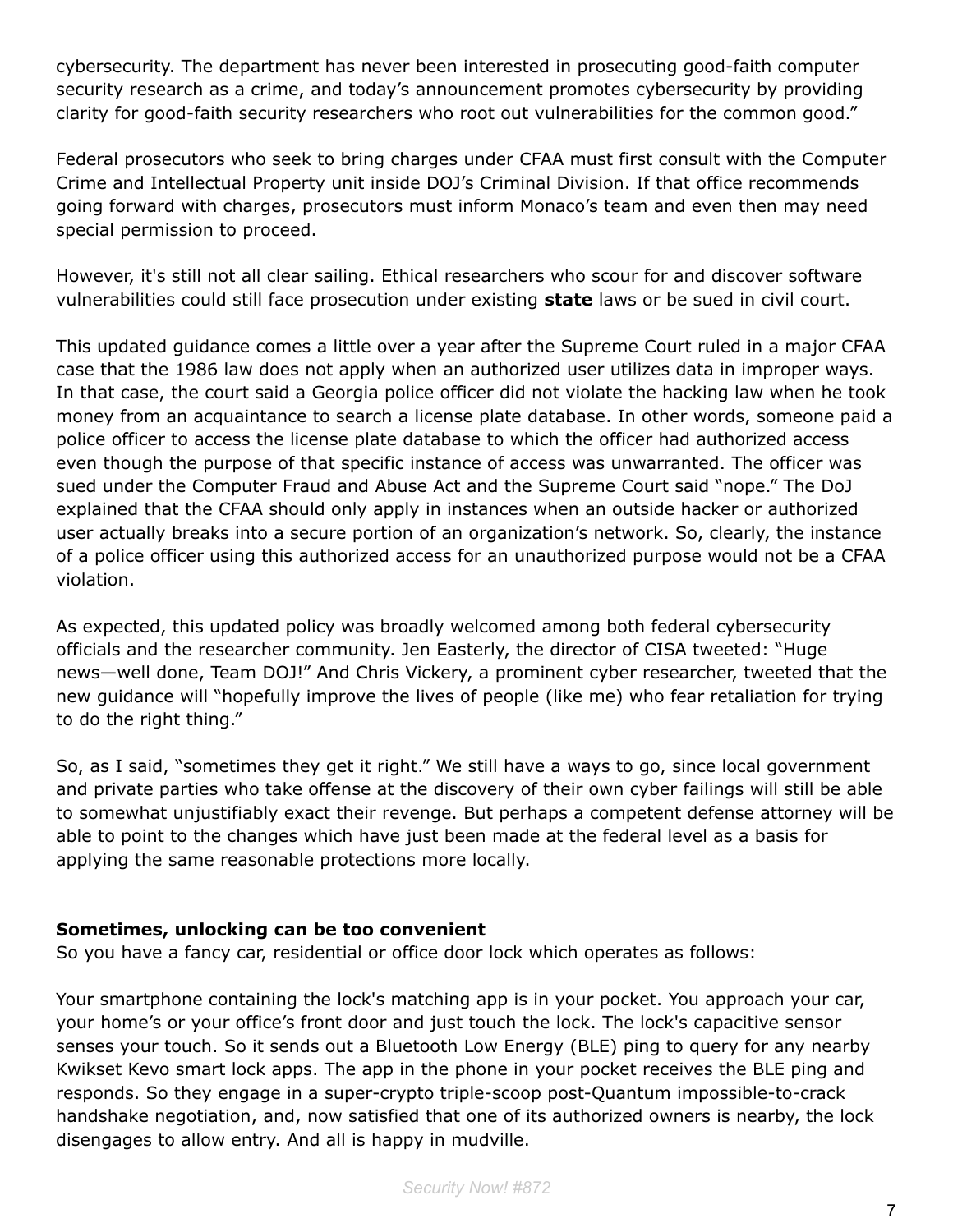

<https://www.weiserlock.com/en/kevo/smart-lock>

But now, we have a different scenario:

A bad guy team wants to gain entry into that smartlock-protected car, home or office. So one of them arranges to place a BLE relay near the user's phone. Perhaps in an adjacent office cubicle, next to their locker while they're working out, or in the coffee break room which they frequent. Wherever... it doesn't matter.

The other member of the team waits some discrete distance away from the car, home or office that's about to be breached. When the first team member messages to the second that the unsuspecting user's smartphone is within range of their remote Bluetooth relay, the second member of the team simply walks up to the locked car, home or office and touches its lock.

And exactly as before, the lock sends out a BLE discovery ping which the BLE relay forward to its matching endpoint. That distant endpoint simply and blindly rebroadcasts the ping, which the user's smartphone picks up and acknowledges. It replies and its reply is similarly forward back to the BLE relay which is now positioned near the lock. So once again they engage in the most unbreakable bazillion qubit quantum entangled crypto that the world has ever hosted, until the lock becomes satisfied that only the user's smartphone can possibly be at the other end of the link... so it disengages its lock to admit the individual whom it presumes is authorized to gain access.

Unfortunately, this is not fiction (except, in this example, for my overkill use of deeply entangled quantum crypto) — the point being, this oh-so-simple Bluetooth Low Energy relay attack entirely defeats any system's crypto, no matter whether pre- or post-quantum. And as I said, this is not fiction.

Last September, after successfully executing exactly this scenario in the field, the U.K's NCC Group notified several smart lock makers that they had a problem. Their systems were vulnerable to simple Bluetooth Low Energy relay attacks. And the NCC group notified the lock makers that they would eventually be publishing the news of this, which they did, last week.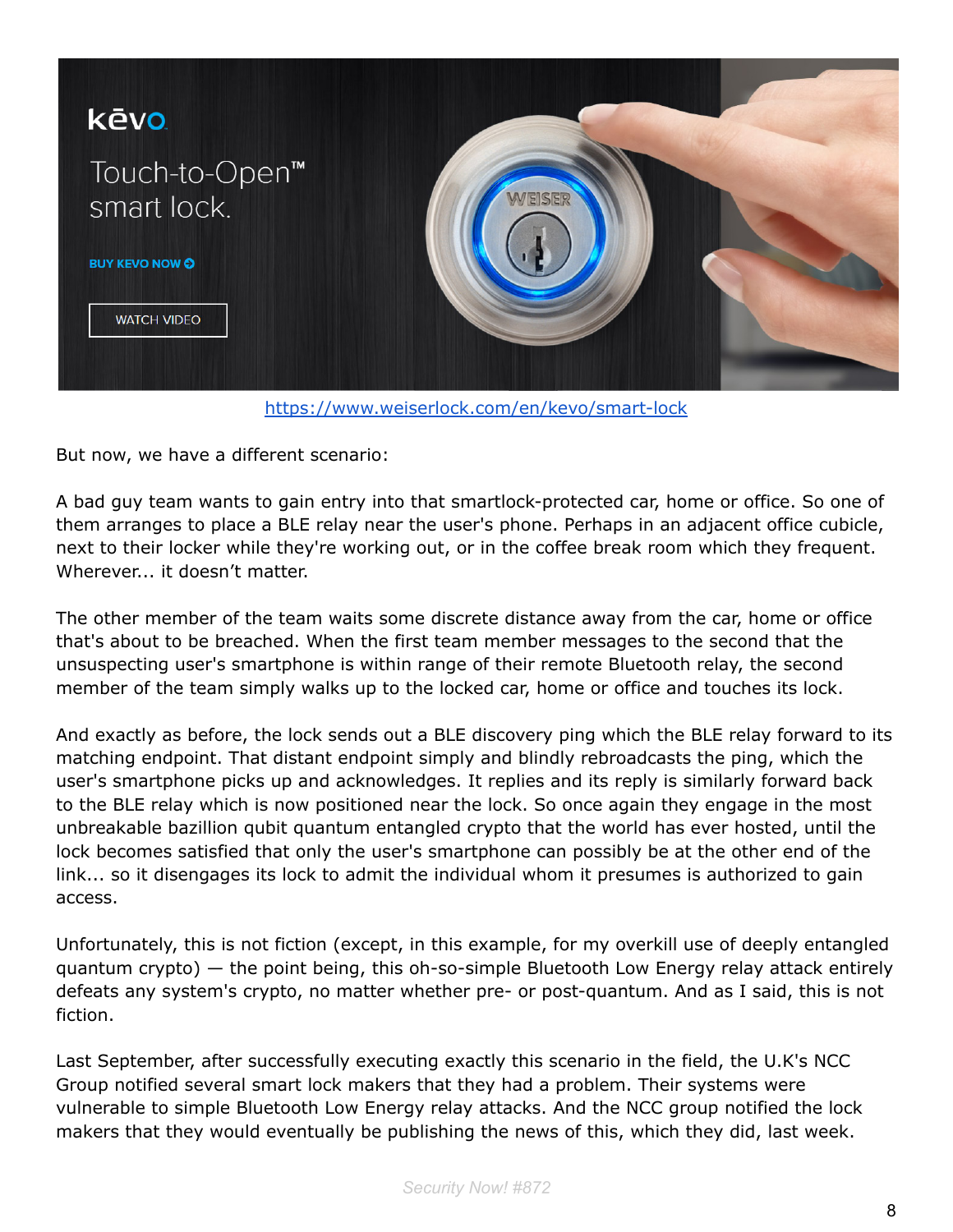The accompanying security advisory simply explains: *"An attacker within BLE signal range of a smartphone or key fob authorized to unlock a Kevo smart lock can conduct a relay attack to unlock the lock over long distances."*

And the problem is, there is no obvious in-band way of detecting and preventing this abuse.

Which is to say that BLE doesn't offer robust endpoint proximity protection. Various out-of-band solutions have been considered, one being for the smartphone to use GPS to ascertain whether it's physically near the lock it has been paired with. But concerns over GPS availability and speed have been a concern. And local GPS jamming and spoofing technology is available. Another out-of-band solution considered was to have the app monitoring its owner's physical movement and to disable any lock negotiation if the smartphone was motionless immediately before the negotiation began since that would never be expected in the system's normal use case. But any scenario where the user would be moving  $-$  even if many miles away  $-$  would defeat such anti-spoofing protection. So GPS would seem to be the best, if still imperfect, solution.

But the nature of the problem suggests that the use of BLE, convenient though it is, was not the best idea in the first place. If our Smartphones were equipped with radios which incorporated reliable time-of-flight measuring capabilities then it would be possible to obtain spoof-proof data **and** direct physical proximity assurance. But today's Smartphones are not yet quite that smart.

## **Closing The Loop**

#### **Brian Phillips / @dooq69**

*Hi Steve. Quick one... Don't know if you've covered this already but do you have an alternative for Unlock Origin on Safari? Recently got myself a MacBook Pro & now want to use Safari over Chrome. Thanks*

Ad Block Plus : <https://adblockplus.org/ad-blocker-safari>

#### **Dave Badia / @DavB\_F3chestnut**

*Can you give a shout out on SN that Voyager 1 is still happily trotting along after so many years? And I just read it goes into "safe mode" if things get out of whack so the programmers on earth can fix it!*

What's interesting is that Dave sent this last week, either before or more likely because things just started to go wonky with Voyager 1. Now, Voyager 1 has a Twitter account. (Of course it does.) Though being 14.5 billion miles away, with light requiring 21 hours, 34 minutes and 38 seconds to traverse the distance, NASA's public relations people have been posting on Voyager's behalf. Anyway, last Wednesday, "Voyager" posted on Twitter: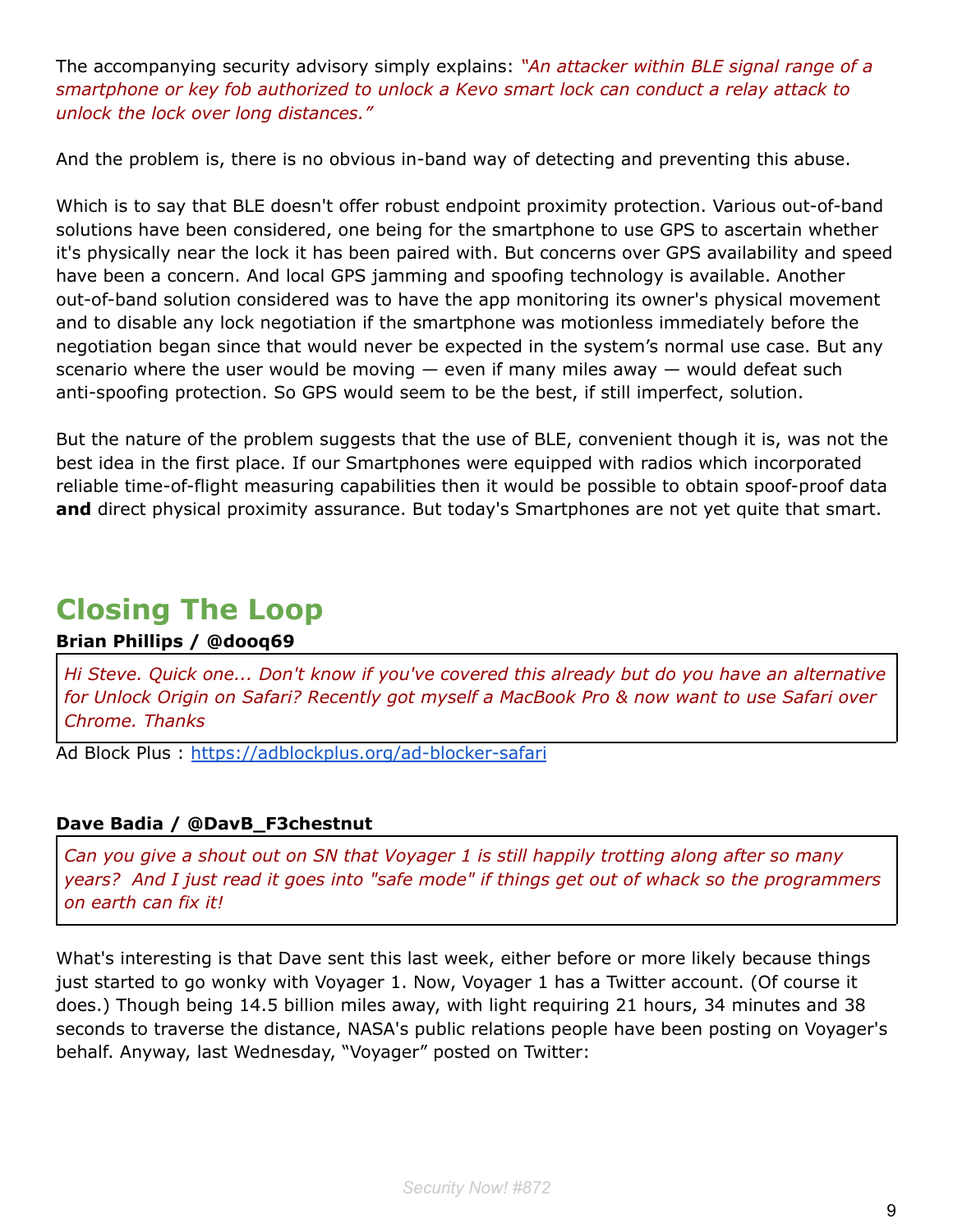

This made me curious about what was going on, so I dug around and found some commentary which I've lightly edited for the podcast. It reads:

*NASA Voyager 1 space probe was launched 45 years ago and continues its journey as the first-ever human-made object to leave the vicinity of our solar system. It's heading out there to study the outer heliosphere and the interstellar medium. The iconic probe has sent hugely important data back to NASA since it launch on September 5th, 1977. But now, the new strange data sent by the Voyager from the edge of the Solar System has left scientists shocked since, until now, there have been no significant errors reported by the probe!*

[And Leo, I have a somewhat chilling theory for what might be going on, but I'll finish this before sharing that…]

*Since the Voyager 1 data is of critical importance, the engineering team is trying to solve the puzzle of mysterious data now being sent by the space probe. NASA said in a statement: "The interstellar explorer is operating normally, receiving and executing commands from Earth, along with gathering and returning science data. But readouts from the probe's Attitude Articulation and Control System (AACS) do not reflect what's actually happening onboard." But what does this data received back on earth actually mean? NASA says an antenna attached to Voyager, which is pointed at Earth to send data back, appears to be working but is sending back invalid data. The AACS controls the 45-year-old spacecraft's orientation. Among other tasks, it keeps Voyager 1's high-gain antenna pointed precisely at Earth, enabling it to send data home and to receive new instructions. All signs suggest the AACS is still working, but the telemetry data it's returning is invalid. For instance, the data may appear to be randomly generated, or does not reflect any possible state the AACS could be in. Thankfully, the issue*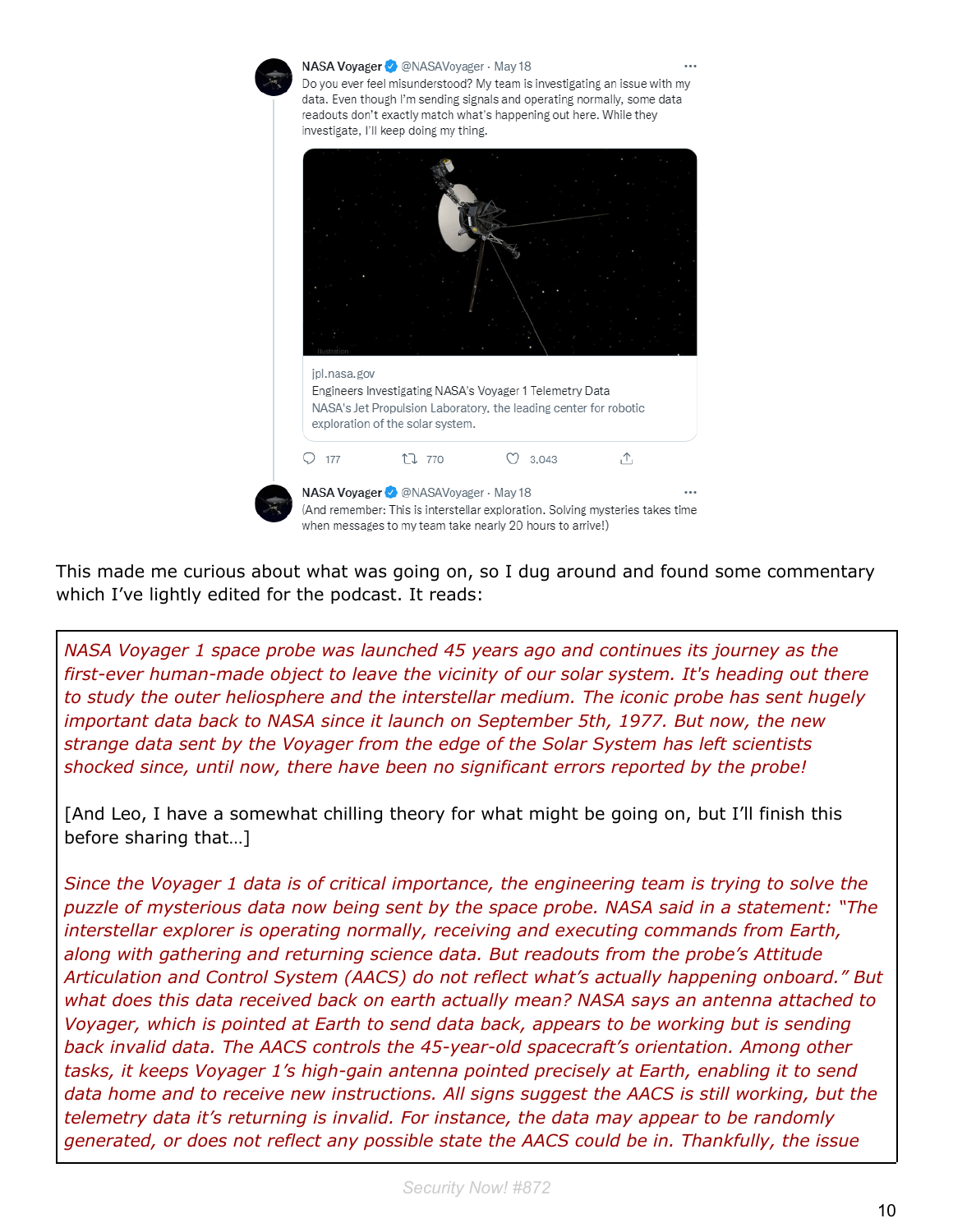*with the NASA Voyager 1 has not triggered the probe's onboard fault protection system, the system which is designed to keep the spacecraft in its "safe mode" which maintains a state where only essential operations are carried out, while giving engineers time to analyze and diagnose the issue. And Voyager 1's signals have not weakened, which suggests the high-gain antenna remains in its prescribed orientation to Earth.*

Okay, so Leo... Nothing man made, and certainly nothing sending back telemetry from such a distance has ever been this far from Earth and its sun. What if Voyager is approaching the maximum radius supported by the simulation, and that's why its reality is beginning to break down and why it appears to be returning random data that makes no sense? Everything else we see out there appears to be just inbound radiation. It's not interactive. Voyager is... or at least it was.

It'll be interesting to see what happens, and whether perhaps the same thing happens to Voyager 2 once it gets around the same distance away. (Voyager is currently about 2.4 billion miles closer to Earth.)

#### <https://voyager.jpl.nasa.gov/mission/status/>

Reminiscent of the Mars rovers Spirit and Opportunity, both Voyagers have performed astonishingly well. Remember how the Gilligan's Island adventure started off as a three-hour tour? Similarly, the two Voyager spacecraft (and please, no one say "Veeger") were originally intended to study only Jupiter and Saturn, their moons, and Saturn's rings. And for that two-planet mission, they were built to last just five years... that was nearly 45 years ago. Their 45th anniversary of launch will be coming up this August and September.

And after their initial successes, NASA's engineers doubled the missions' objectives to include two more giant planets, Uranus and Neptune. So now, between the two, the spacecraft have explored four planets, 48 moons, a host of planetary magnetic fields and rings.

The Voyagers are each powered by a trio of radioisotope thermoelectric generators. These RTGs convert the heat generated by the radioactive decay of plutonium-238 into electricity. And while they are super-reliable and have no moving parts, that decay itself decays over time. Right now, the Voyagers' power is gradually dropping at a rate of 4 watts per year. This has been limiting the total number of systems that can be powered up at once and the Voyager mission team has been turning off non-essential equipment to reserve power. So far, however, none of Voyager's science instruments have been powered down. And the latest of the continually extending goals has been to keep both Voyagers running for at least another three years, beyond 2025.

Unless, of course, they spontaneously disappear on the other side of the simulation boundary.

#### Tom Feller / @ThomasJFeller

*Hi Steve, I came across an interesting article I ran across on quantum computing: [https://www.forbes.com/sites/arthurherman/2021/06/07/q-day-is-coming-sooner-than-we-thi](https://www.forbes.com/sites/arthurherman/2021/06/07/q-day-is-coming-sooner-than-we-think/) [nk/](https://www.forbes.com/sites/arthurherman/2021/06/07/q-day-is-coming-sooner-than-we-think/) "Q-Day Is Coming Sooner Than We Think"*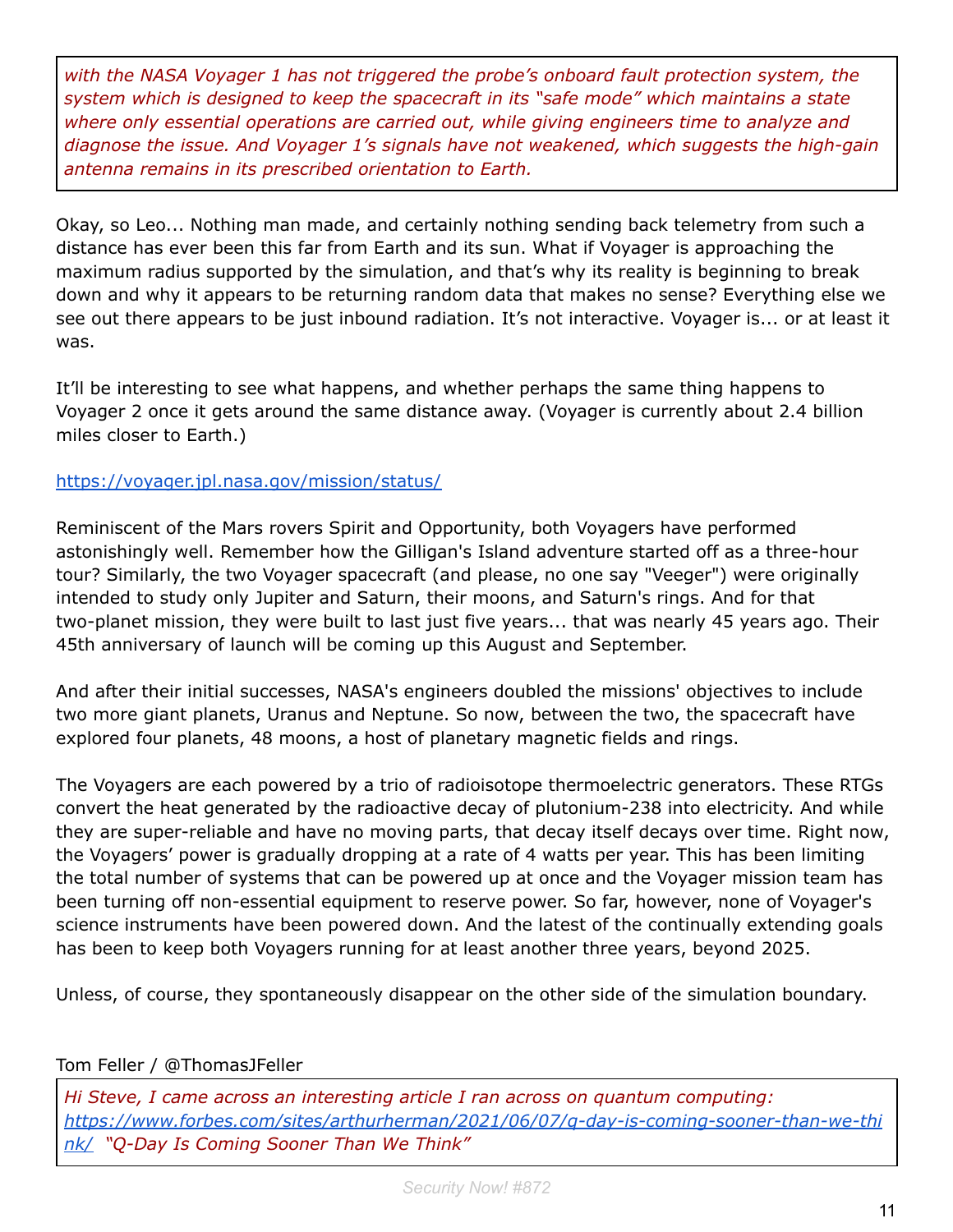As we've discussed before, Forbes has had a somewhat spotty record for their presentation of technical subject matter. But assuming that the editors don't butcher it, the content's veracity will be a function of its author. In this case the article's author is a guy named Arthur Herman whose bio tells us that he's a Senior Fellow at the Hudson Institute, Director of the Quantum Alliance Initiative, and co-author of "Risking Apocalypse: Quantum Computers and the U.S. Power Grid."

Arthur is very clearly of the opinion that we should be much more worried than we currently are. Having read what he wrote, and even though I'm far from able to render any opinion on the subject, I know that our listeners will find this fascinating. Once again, I've edited what Forbes published so that it better fits our higher-end audience:

*"Q-Day" is the term some experts use to describe when large-scale quantum computers are able to factor the large prime numbers that underlie our public encryption systems, such as the ones that are supposed to protect our bank accounts, financial markets, and most vital infrastructure. That's a feat that's all but impossible for even the fastest supercomputers but which the unique features of quantum computers, using the physics of superpositioning and entanglement, will be able to deliver.*

*There's a growing consensus that this quantum threat is real; there's no agreement how long it will take before a quantum computer has the 4000 or so stable qubits it will need to meet the requirements of Shor's algorithm for cracking those encryption systems.*

*For example, it would take a classical computer 300 trillion years to crack an RSA 2048-bit encryption key. A quantum computer can do the same job in just ten seconds with 4099 stable qubits — but getting to that number is the main problem quantum computer engineers face, since the stability or coherence of qubits lasts for only microseconds. Today's most entangled computer, Google's Bristlecone, has just 72 stable qubits.*

*Nonetheless, I have been arguing for the past four years, including in this column, that Q-Day is likely to come sooner than even quantum scientists predict, and that the time to get ready to protect our vulnerable data and networks is now. Others prefer to procrastinate, citing experts who say such a threat is at least a decade or more away. The fact that the National Institute of Standards and Technology (NIST) won't have its quantum-resistant algorithm standards ready until 2024, and expects the rollout to take another 5 to 15 years, has helped to encourage complacency disguised as confidence.*

*But new developments in quantum science suggest that this complacency may be misplaced. So-called quantum annealers like the one Canada-based D-Wave Systems, Inc. uses, are able to calculate the lowest energy level between the qubits' different states of entanglement, which equates to the optimal solution. These machines have proven their worth in solving optimization problems that usually stump classical computers, as I explained in a previous column.*

*Not surprisingly, scientists have been quietly finding ways to turn factorization into an optimization problem, thus bypassing Shor's algorithm, the paradigm for discussing quantum decryption since the 1990's. In 2019, scientific papers emerged that showed how to do this, including factoring integers using "noisy" qubits, i.e. swarms of quantum bits that aren't perfectly entangled the way a large-scale computer requires. In other words, no longer requiring stable qubits.*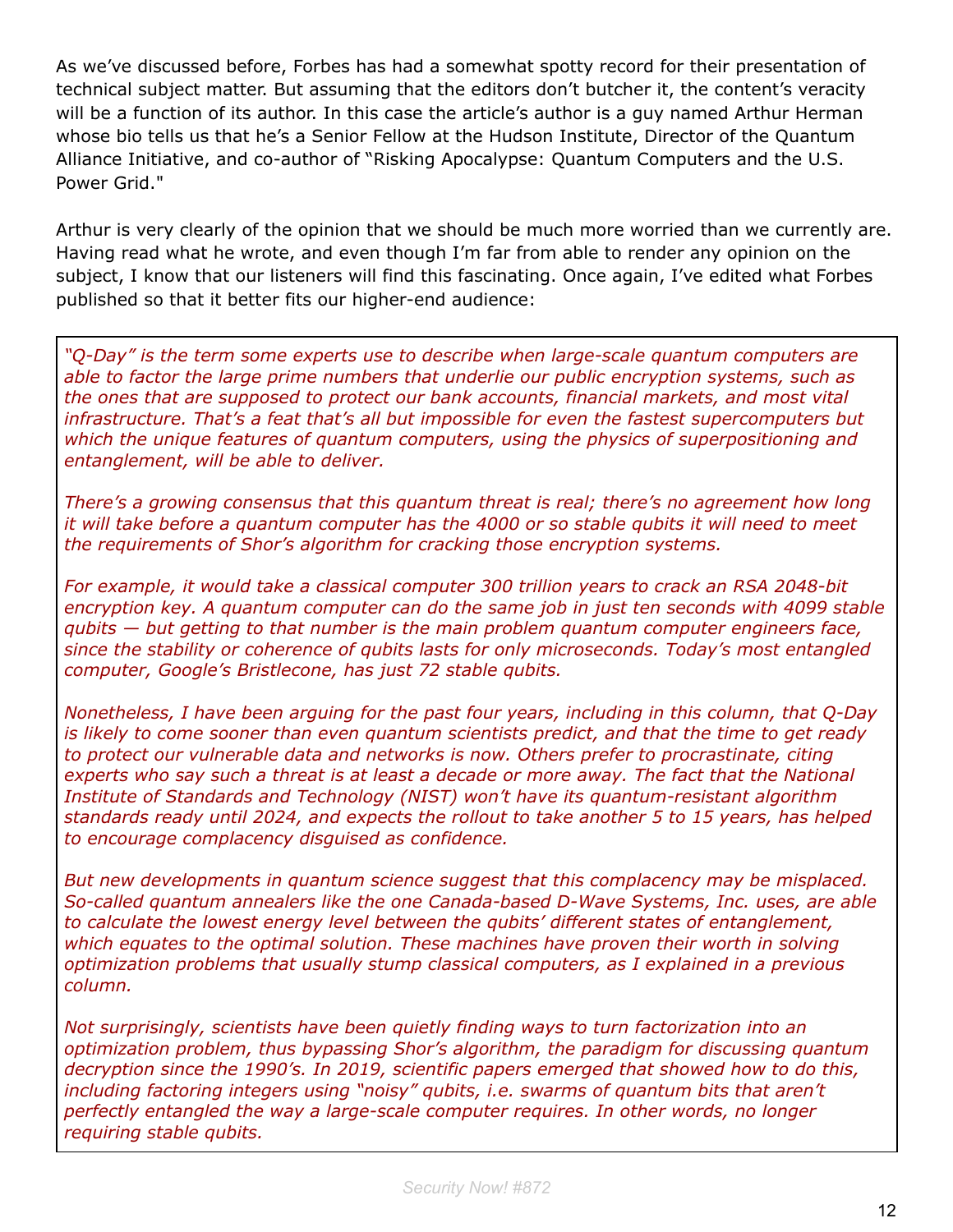*One was authored by Chinese scientists who found a way to factor a large number using only 89 noisy qubits. They then showed it's possible to factor an RSA 768-bit private key, which is the current factorization record accomplished using classical computers, with 147,454 noisy qubits — a fraction of the millions of noisy qubits a large quantum computer would need to reach the 4000 stable qubit threshold, and within reach of the architecture of an annealer like D-Wave Systems.*

*Also in 2019, a pair of Google researchers and the Royal Institute of Technology at Stockholm published a paper showing how to crack 2028-bit RSA integers in 8 hours using 20 million noisy qubits. Given the fact that in 2012 scientists speculated that it would take 1 billion qubits to perform this feat, it will likely not be long before researchers show they can get there with a lot fewer than 20 million qubits.*

*And sure enough, in 2020 three Chinese researchers found a way to use the D-Wave quantum computer to factor large integers, completely bypassing Shor's algorithm. "Thus," they concluded, "post-quantum cryptography should consider further the potential of the D-Wave quantum computer for deciphering the RSA cryptosystem in the future."*

*In effect, these researchers found a way to turn decryption using quantum technology into a straightforward process on a timeline much shorter than ten years: perhaps four to five years is more likely.*

*This was what Chinese scientists are openly publishing. We don't know what's happening behind the scenes, but we can bet if there's a short cut to achieve what a large-scale quantum computer can do using annealing technology, their military and intelligence services will want to find out.*

*All of this should change the timetable for Q-Day and for our strategic calculations. Not only is quantum-based decryption coming our way sooner, but thanks to annealing, this code-cracking feature will be more accessible to other machines than the hugely expensive large-scale computers Google, Microsoft, and others are working on — which, in turn, puts the capability within reach of small-state or even non-state actors.*

*Why gamble with the quantum future? Annealing technology makes becoming "quantum ready" more important, and getting started now, more imperative than ever.*

<https://www.nature.com/articles/s41598-020-62802-5.pdf>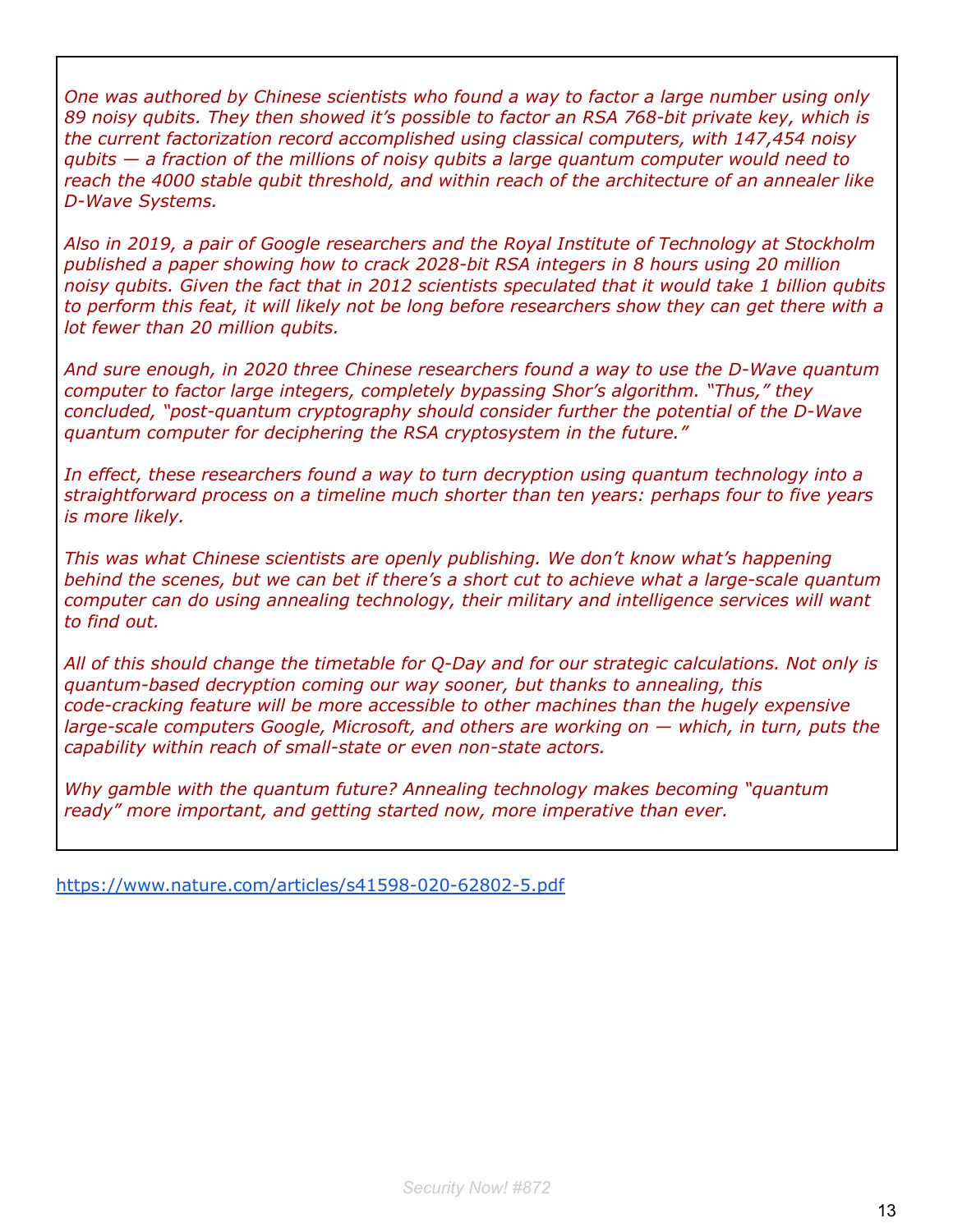# Dis-CONTI-nued: The End of "Conti"

Last Thursday, Advanced Intel's [\(https://www.advintel.io/\)](https://www.advintel.io/) Yelisey Boguslavskiy (@y\_advintel) Tweeted: *"Today the official website of Conti #Ransomware was shut down, marking the end of this notorious crime group; it is truly a historic day in the #intelligence community!"*

And the day after, last Friday, Advanced Intel published their report about what happened. There's so much more to it, that I felt certain our listeners would find the details fascinating.

[https://www.advintel.io/post/discontinued-the-end-of-conti-s-brand-marks-new-chapter-for-cyb](https://www.advintel.io/post/discontinued-the-end-of-conti-s-brand-marks-new-chapter-for-cybercrime-landscape) [ercrime-landscape](https://www.advintel.io/post/discontinued-the-end-of-conti-s-brand-marks-new-chapter-for-cybercrime-landscape)

Advanced Intel's report is titled: *"DisCONTInued: The End of Conti's Brand Marks New Chapter For Cybercrime Landscape"* ... and the top of their report teases:

*From the negotiations site, chatrooms, messengers to servers and proxy hosts - the Conti brand, not the organization itself, is shutting down. However, this does not mean that the threat actors themselves are retiring.*

Okay, what does it mean? Advanced Intel rushed out their report which contained some typos, misspellings and grammatical awkwardness. In order to share it for this podcast I've cleaned it up a bit, but otherwise it remains what they wrote. And what they wrote is worth sharing:

On May 19, 2022, the admin panel of the Conti ransomware gang's official website, Conti News, was shut down. The negotiations service site was also down, while the rest of the infrastructure: from chatrooms to messengers, and from servers to proxy hosts was going through a massive reset.

Conti News - a shame blog - is the last beacon of the group's public operation where victim data was published. It also served as a media tool that Conti used for their endless public statements (one of which led to the gang's downfall).

This publicity function of the blog is still technically active (and this activity, as shown below, is highly strategized). At the time of this publication - May 20, 2022, Conti was even uploading anti-Americanist hate speech claiming the USA to be "a cancer on the body of the earth". This, however, only manifests that the website became an empty shell. At the same time, the crucial operational function of Conti News which was to upload new data in order to intimidate victims to pay is defunct, as all the infrastructure related to negotiations, data uploads, and hosting of stolen data was shut down.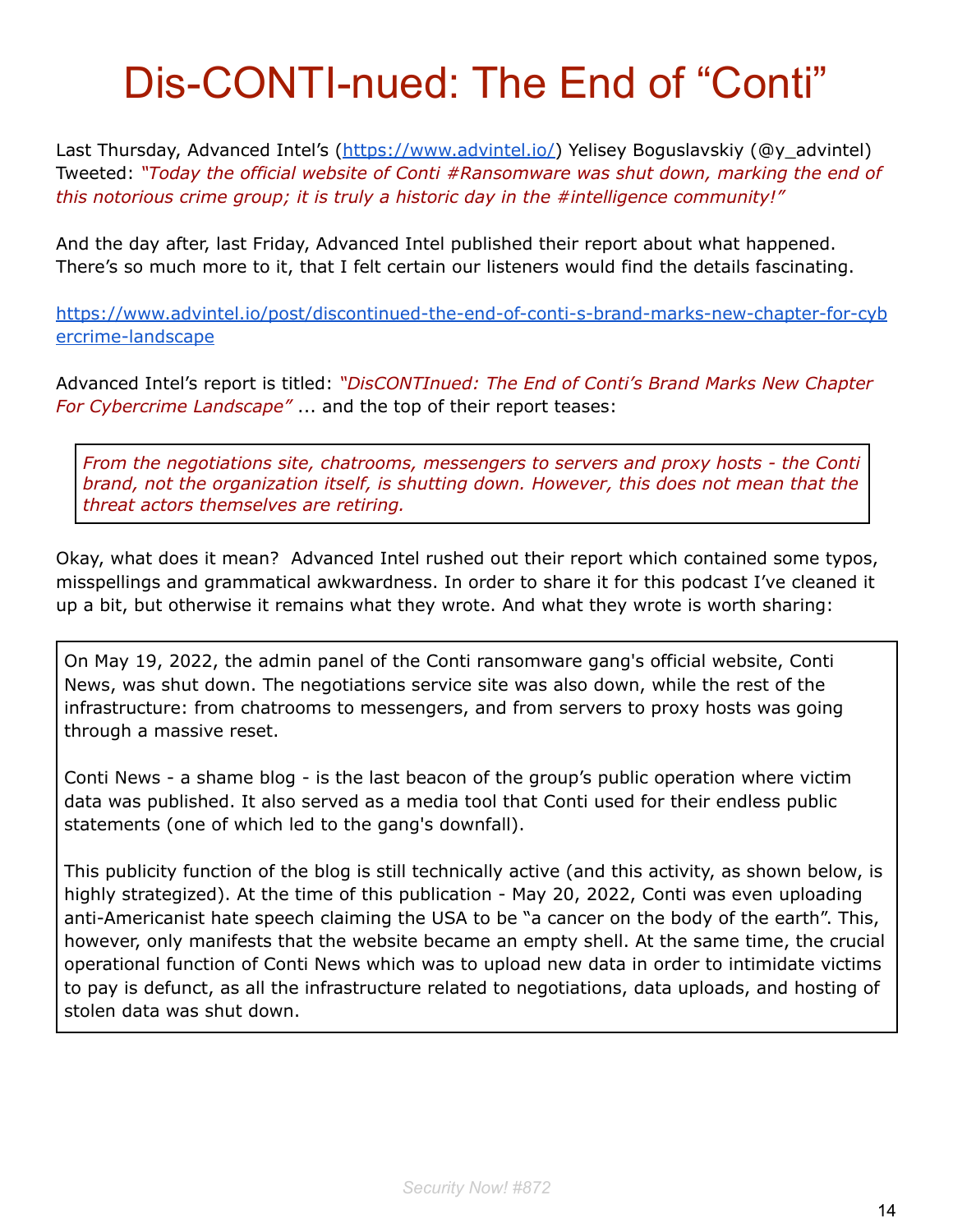| "FOR COSTA RICA" |                                                                                                                                                                                                                                                                                                                                                                                                                                                                                                                                                                                                                                                                                                                                                                                                                                      |               |                                                                                                                                                                                                                                                                                                                                                                                            |
|------------------|--------------------------------------------------------------------------------------------------------------------------------------------------------------------------------------------------------------------------------------------------------------------------------------------------------------------------------------------------------------------------------------------------------------------------------------------------------------------------------------------------------------------------------------------------------------------------------------------------------------------------------------------------------------------------------------------------------------------------------------------------------------------------------------------------------------------------------------|---------------|--------------------------------------------------------------------------------------------------------------------------------------------------------------------------------------------------------------------------------------------------------------------------------------------------------------------------------------------------------------------------------------------|
| ச                | https://www.hacienda.go.cr/<br>https://www.mtss.go.cr<br>https://fodesaf.go.cr<br>https://siua.ac.cr                                                                                                                                                                                                                                                                                                                                                                                                                                                                                                                                                                                                                                                                                                                                 |               |                                                                                                                                                                                                                                                                                                                                                                                            |
|                  | bs                                                                                                                                                                                                                                                                                                                                                                                                                                                                                                                                                                                                                                                                                                                                                                                                                                   |               | <b>Q</b> We have been contacted by your authorized recovery, but he does not fulfill our conditions, on Monday we permanently delete your keys, don't play g<br>ames with us, we are a unit of unc1756, don't try to do the intel of our group, we will set hungry pagala on you, you will have more fun than Brian Kre                                                                    |
|                  | in the usa power will change and Biden will die                                                                                                                                                                                                                                                                                                                                                                                                                                                                                                                                                                                                                                                                                                                                                                                      |               | Bratkovsky and all the intel teams, I broke your house pipe. You don't know anything about us and about our motives, you are just traitors who work f<br>or the USA (the USA is a cancer on the body of the earth, you make peopl<br>s-hit-web-hosting-provider-linked-oregon-elections, the fbi paid us money, why are you preventing us from doing this in costa rica, we hope that soon |
|                  | " We have been contacted by your authorized recovery, but he does not fulfill our conditions, on Monday we permanently delete your keys, don't play games with us,<br>we are a unit of unc1756, don't try to do the intel of our group, we will set hungry con you, you will have more fun than Brian Krebs<br>Bratkovsky and all the intel teams, I broke your house pipe. You don't know anything about us and about our motives, you are just traitors who work for the USA (the<br>USA is a cancer on the body of the earth, you make people suffer, not so long ago we attacked https://www.securityweek.com/hackers-hit-web-hosting-provider-<br>linked-oregon-elections, the fbi paid us money, why are you preventing us from doing this in costa rica, we hope that soon in the usa power will change and Biden<br>will die |               |                                                                                                                                                                                                                                                                                                                                                                                            |
|                  |                                                                                                                                                                                                                                                                                                                                                                                                                                                                                                                                                                                                                                                                                                                                                                                                                                      | PUBLISHED 97% |                                                                                                                                                                                                                                                                                                                                                                                            |
|                  | 5/20/2022                                                                                                                                                                                                                                                                                                                                                                                                                                                                                                                                                                                                                                                                                                                                                                                                                            | → 40119       | 图 54 [ 672.19 GB ]                                                                                                                                                                                                                                                                                                                                                                         |

The Advanced Intel guys note that: *"The message published today is strikingly different from previous Conti's political statements written in properly edited English. The extremely low quality of writing also suggests that even the public side of the Conti blog is not treated seriously by the leadership."*

*And this shutdown highlights a simple truth that has been evident for the Conti leadership since early Spring 2022 - the group can no longer sufficiently support and obtain extortion. The blog's key and only valid purpose is to leak new datasets, and this operation is now gone.*

*This was not a spontaneous decision, instead, it was a calculated move, signs of which were evident since late April. Two weeks ago, on May 6, AdvIntel explained that the Conti brand, and not the organization itself, was in the process of the final shutdown. As of May 19, 2022, our exclusive source intelligence confirms that today is Conti's official date of death.*

*In this retrospective analysis, we will not only take an in-depth look into the reasons behind the Conti shutdown but perhaps most importantly, assess and project the future of a new threat landscape that is already on the horizon. But first, we need to review how Conti prepared for its own demise, and how this group, notable for its sophistry, continued to utilize information warfare techniques to orchestrate the shutdown until its final days, in order to ensure the legacy of its surviving members:*

*Shutting down ransomware's iconic criminal brand is a long and complicated venture. A notorious and prolific threat group cannot simply turn off its servers, only to pop back up the following week with a new name and logo design. Even a whisper of novel threat group activity following the announcement of Conti's demise would likely spark immediate accusations of poorly executed identity theft. At best, immediate comparisons between the two would permanently leave the new group in Conti's ghostly shadow: the collective that fell and the one which emerged.* [And I'll just note that we've seen and commented on exactly this previously.]

REvil, DarkSide, and countless other collectives attempted the disappearing act; the simple approach failed miserably. As what was one of the dominant ransomware groups active at the time, Conti realized that an element of "performativity" would need to be involved. Where other groups had been attempting a grand stunt with smoke and mirrors, Conti would try a sleight of hand.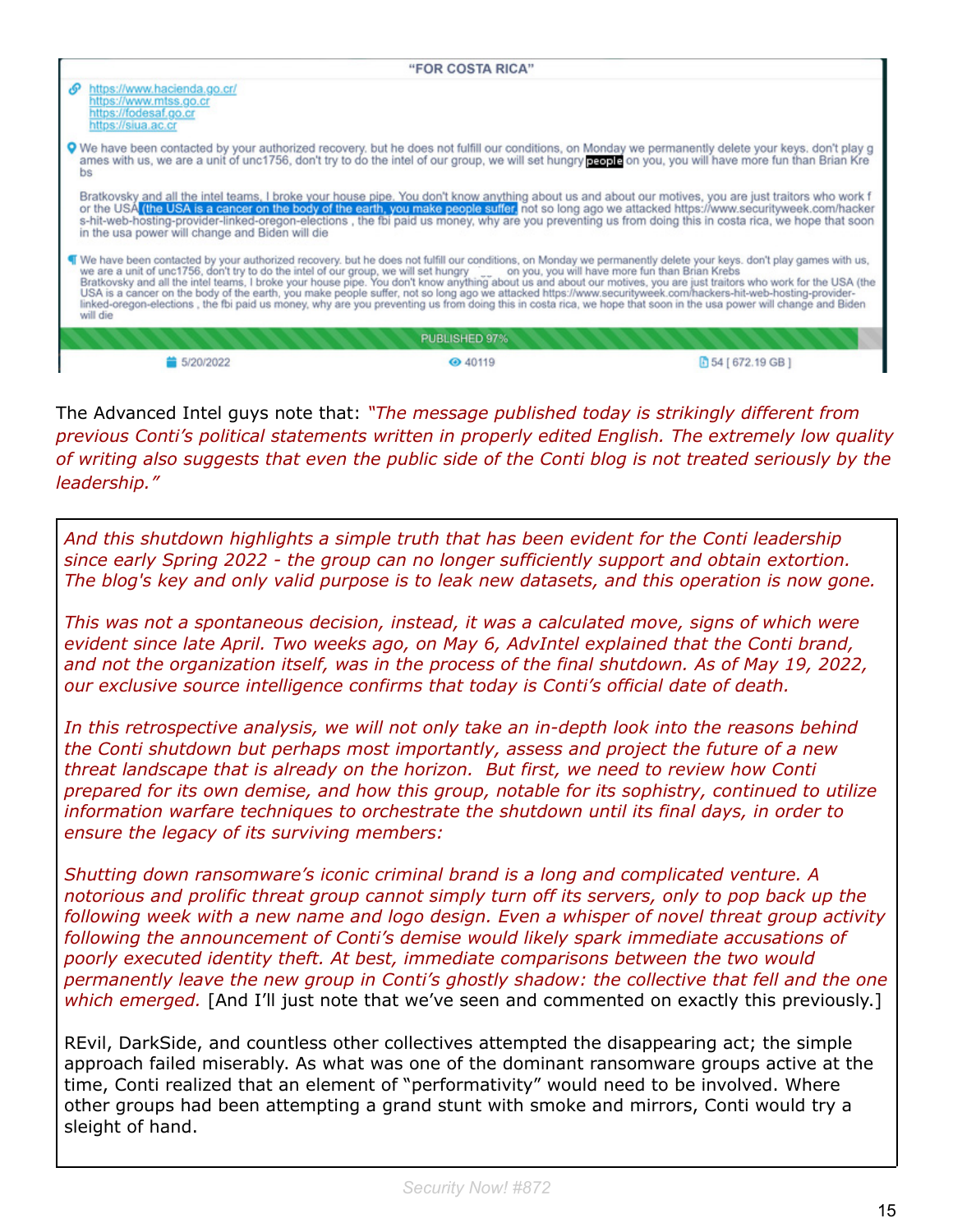Conti would not be itself without its project frontman - an individual operating under the alias "reshaev" aka "cybergangster". Besides being a talented coder (they were behind the original Ryuk payload), this person was an outstanding organizer. It was "reshaev" who set the foundation for Conti's dominance in the cybercrime business by creating an organizational system based on skill, teamwork, clear business processes, hierarchy, and clear foresight.

It is not surprising that "reshaev" was the first who saw Conti's structural challenges: due to the group's public allegiance to Russia in the first days of the Russian invasion into Ukraine, **Conti was not able to be paid**. Since February, almost no payments were given to the group, while Conti's locker [malware] became highly detectable and was rarely deployed. The only possible decision was to rebrand.

For over two months, Conti collective had been silently creating subdivisions that began operations before the start of the shutdown process. These subgroups either utilized existing Conti alter egos and locker malware, or took the opportunity to create new ones.

This decision was convenient for Conti, as they already had a couple of subsidiaries operating under different names: KaraKurt, BlackByte, BlackBasta. The rebranded version of Conti—the monster splitting into pieces still very much alive—ensured that whatever form Conti's ex-affiliates chose to take, they would emerge into the public eye **before** news of Conti's obsolescence could spread, controlling the narrative around the dissolution as well as significantly complicating any future threat attributions.

Their report then quotes Sun Tzu's "The Art of War", noting that:

*"All warfare is based on deception. Hence, when we are able to attack, we must seem unable; when using our forces, we must appear inactive; when we are near, we must make the enemy believe we are far away; when far away, we must make him believe we are near."*

And then they note that *"This is where the plans for what was left of Conti became increasingly complex."*

In order to hide the fact that Conti was now dispersed and operating via smaller, more novel brands, the former affiliates of the gang had to now convincingly simulate the actions of a dead brand.

Conti's remaining infrastructure operated like an army preparing for an ambush. Lingering actors were left to keep their fires lit, visible from behind enemy lines. Meanwhile, hidden from view, Conti's most skilled agents were instead laid low in a nearby encampment, biding their time while watching their great and empty camp send out smoke signals, meticulously emulating the movements of an active group.

Conti continued to publish documents stolen from victims (most likely targets hit earlier with attacks and lined up in a sort of "queue" for public release) and "campaigned" hard for themselves on criminal forums. Their public persona boasted a strong and enduring foundation, even one that was willing to further expand the group's operations. From the perspective of Conti's posting history, the group remained stronger than ever.

They then share a snapshot of a long and quite rambling chest-thumping post, from March 30th, where a Conti representative talks up the group's success, even seeking to recruit new affiliates.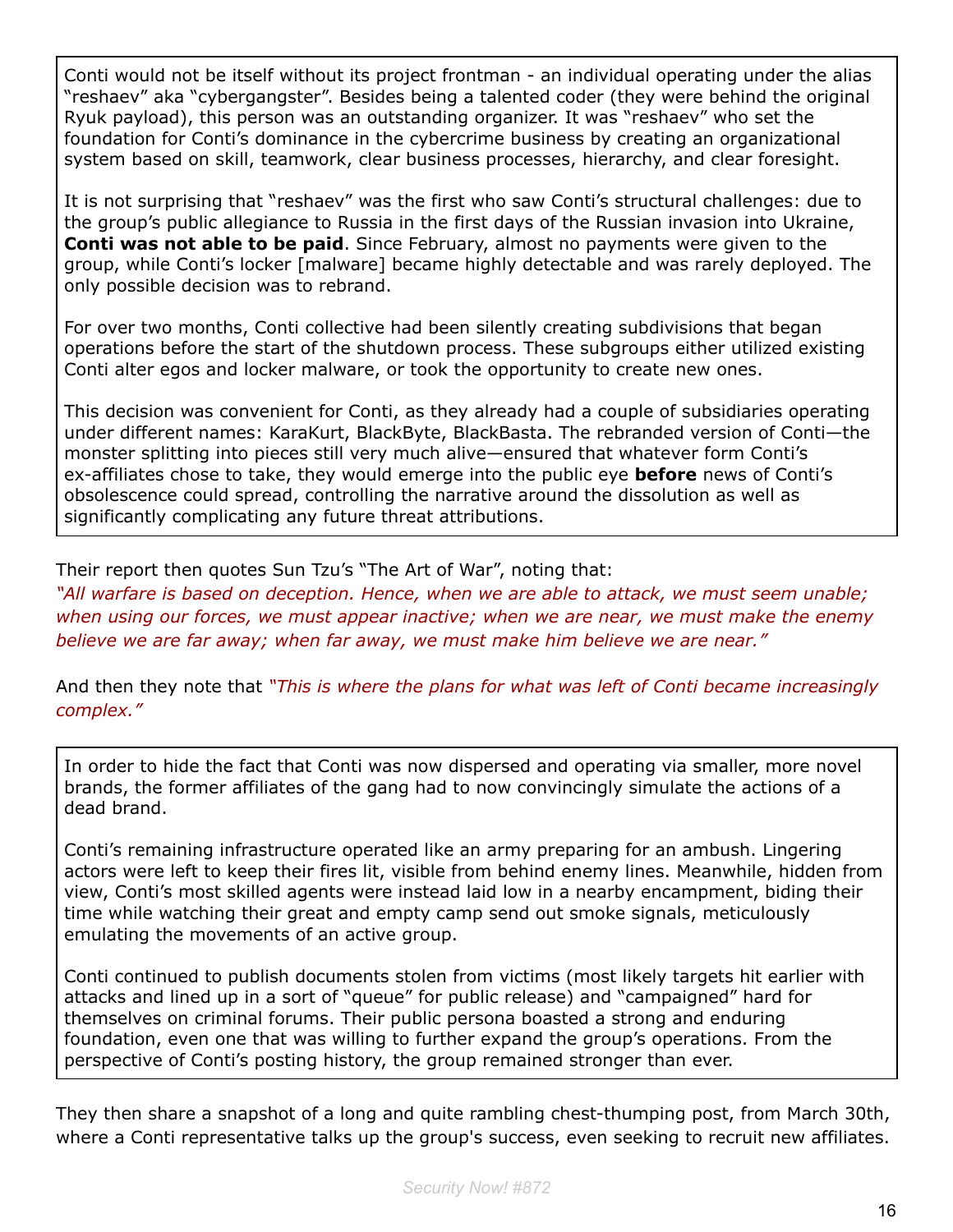However, in order to pull off their ultimate tactical maneuver, the agents left behind to operate from within Conti's massive, empty shell had to ensure that their antics would successfully lure attention away from their escaping comrades. To do this, they had to be certain that they left bait big enough to satisfy all of their opposing forces. Conti would have to perform a grand finale—one big enough to live up to the group's name.

And finally, on May 8th, Costa Rican President Rodrigo Chaves declared a national emergency as the result of a major cyber attack executed by the Conti ransomware gang. The massive attack, which took place against multiple Costa Rican government agencies, seems almost like a last-ditch effort by the group to squeeze a few more drops of riches from foreign government funds.

However, AdvIntel's unique adversarial visibility and intelligence findings led to, what was in fact, the opposite conclusion: The only goal Conti had for this final attack was to use the platform as a tool of publicity to perform their own death and subsequent rebirth.

AdvIntel has been tracking the preparations for this attack since April 14, 2022 — days before even the initial compromise. Our prevention alert was sent on April 15, 2022, three days before the first incident compromising Costa Rica's Ministry of Finance occurred.

Their report then links to a Tweet thread in spanish, but it appears to be dated from the 18th: <https://twitter.com/HaciendaCR/status/1516190939114803203> But they then provide a screen shot which indeed appears to substantiate a three-day early warning of an impending attack.

So they explain:

In our pre-and-post attack investigation, we have found:

- The agenda to conduct the attack on Costa Rica for the purpose of publicity instead of ransom was declared internally by the Conti leadership.
- Internal communications between group members suggested that the requested ransom payment was far below \$1 million USD (despite unverified claims of the ransom being \$10 million USD, followed by Conti's own claims that the sum was \$20 million USD). A low demand such as this, made to a state entity no less, was only made with the knowledge that the group would never see payment for the ransom.
- Conti was very vocal about the attack, constantly adding new political statements.

The attack on Costa Rica indeed brought Conti into the spotlight and helped them to maintain the illusion of life for just a bit longer, while the real restructuring had already taken place.

While Conti had been busy with its diversion tactics, other brands such as KaraKurt, BlackByte, and numerous other groups which existed as extensions of Conti, but without taking the group's name, were extremely operationally active, although they worked in silence.

Working concurrently with them, talented infiltration specialists, who were ultimately the backbone of Conti's gang, were also more active than ever, forming alliances with BlackCat, AvosLocker, HIVE, HelloKitty/FiveHands, and a whole other cadre of ransomware groups.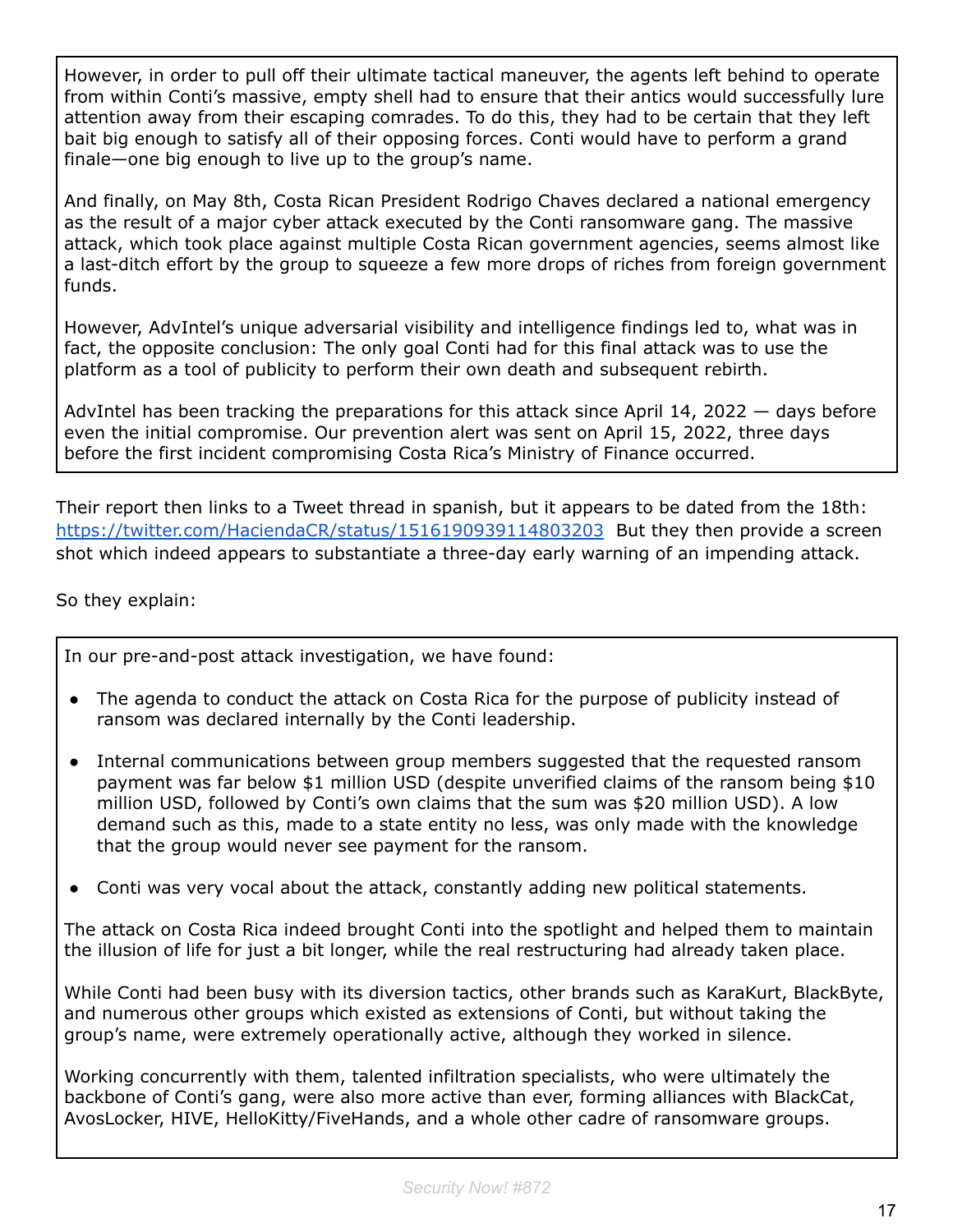These pen-testers maintain personal loyalty to the people who created Conti but ultimately continued their work with other gangs in order to fully shed Conti's name and image. This situation presents the first, and foremost reason for Conti's timely end—toxic branding.

Indeed, the first two months of 2022 left a major mark on the Conti name. While there is no tangible evidence to suggest that the well-known Conti leaks had any impact on the group's operations, the event which provoked the leak— Conti's claim to support the Russian government, seems to have been the fatal blow for the group, despite being revoked almost immediately.

We noted this at the time. What Conti posted was:



The statement had several key consequences, all of which deeply reshaped the environment Conti was operating within.

First, by engaging in political discourse, Conti broke the first unspoken rule of the Russianspeaking cybercrime community—not to intervene in state matters.

In AdvIntel's public blog regarding REvil's ultimate takedown by the Russian government, AdvIntel provided an in-depth analysis of this unspoken agreement, making case studies of the two most notable groups to break it—Avaddon and REvil. With the ongoing Russian invasion of Ukraine, it may be very plausible that Russia's state security apparatus is attempting to exert governmental control over its cyberspace, even taking down groups that appear to have been allies, but who exhibited undue independence with their actions.

AdvIntel had seen internal communication of the Conti leadership suggesting that the Russian FSB had been pressuring the group, and even though non-factual evidence was involved, the REvil scenario may have simply repeated itself with Conti, the group's brand becoming a target for Russian authorities despite their pledged loyalties.

Second, Conti's allegiance to the Russian invasion of Ukraine provoked internal conflict, and brought shame on the Conti name from members who were either ethnically Ukrainian, or were Russian but supported Ukraine, or simply wanted to maintain an anti-war ethic.

Considering that one of these members decided to betray the gang and leak private Conti chat logs not long after this conflict began, illustrated the final nail in Conti's self-made coffin:

The third, and most important factor—by pledging their allegiance to the Russian government, Conti as a brand became associated with the Russian state—a state that is currently undergoing extreme sanctions.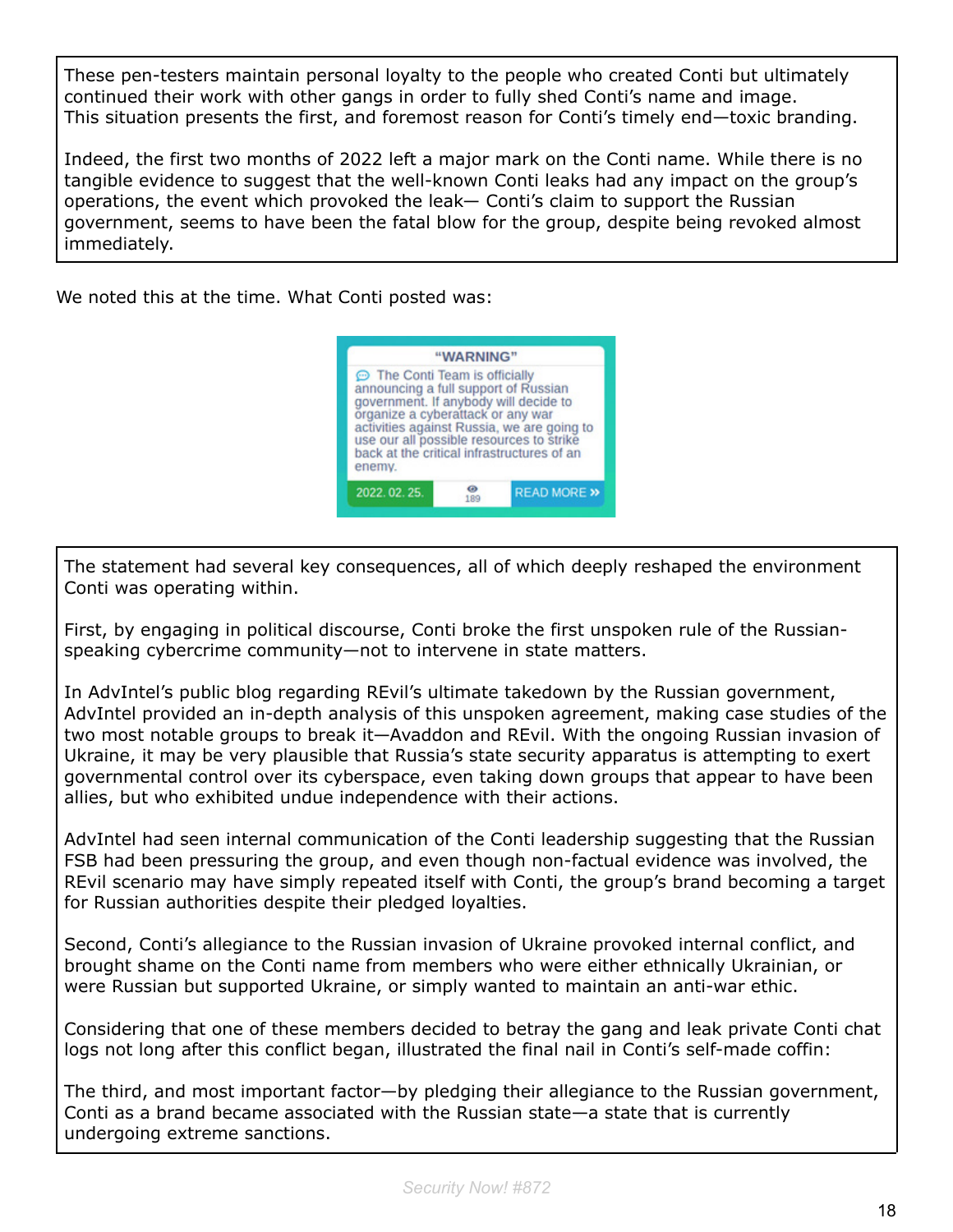In the eyes of the state, each ransom payment going to Conti may have potentially gone to an individual under sanction, turning simple data extortion into a violation of OFAC regulation and sanction policies against Russia. This liability came to a head on May 6, 2022, when the US State Department offered rewards up to \$10 million USD for information that led to the takedown of the Conti group.

As a result of these limitations, Conti had essentially cut itself off from the main source of income. Our sensitive source intelligence shows that many victims were prohibited from paying ransom to Conti. Other victims and companies who would have negotiated ransomware payments were more ready to risk the financial damage of not paying the ransom than they were to make payments to a pro-Russian state-sanctioned entity.

As AdvIntel previously stated, the end of the Conti brand does not equal the end of Conti as an organization. As seen with the Costa Rica case, Conti has been carefully planning its rebranding for several months, preparing a comprehensive strategy to execute it. This strategy is based on two pillars:

First, Conti is adopting a network organizational structure, more horizontal and decentralized than the previously rigid Conti hierarchy. This structure will be a coalition of several equal subdivisions, some of which will be independent, and some existing within another ransomware collective. However, they will all be united by internal loyalty to both each other and the Conti leadership, especially "reshaev".

At this point, this network includes the following groups:

The first type being fully autonomous: No locker involved, pure data-stealing:

- Karakurt
- BlackBasta
- BlackByte

The second type being semi-autonomous: Acting as Conti-loyal collective affiliates within other collectives in order to use their locker:

- AlphV/BlackCat
- HIVE
- HelloKitty/FiveHands
- AvosLocker

The third type being Independent affiliates: Working individually, but keeping their loyalty to the organization.

And finally the fourth type being mergers & acquisitions where Conti leadership infiltrates a pre-existing minor brand and consumes it entirely, keeping the small brand name. The small group's leader loses their independence, but receives a massive influx of manpower, while Conti obtains a new subsidiary group.

This is different from Ransomware-as-a-Service, since this network, at least at the time of writing, does not seem to be accepting new members as part of its structure. Moreover, unlike RaaS, this model seems to value operations being executed in an organized, team-led manner. Finally, unlike RaaS, all the members know each other very well personally and are able to leverage these personal connections and the loyalty they bring.